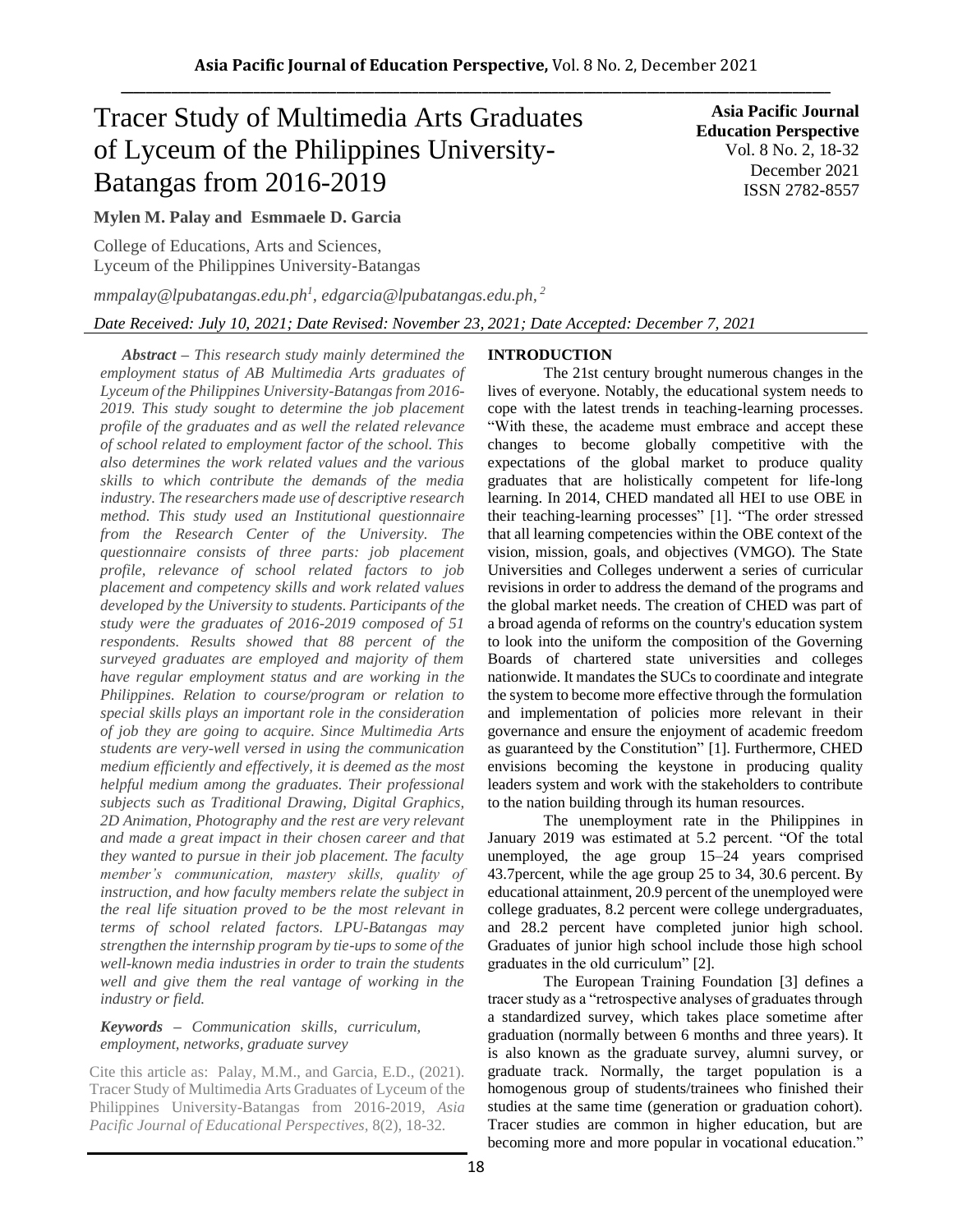Furthermore, Gines [4] states that "tracer study provides quantitative structural data on employment characteristics as well as the relatedness of the competencies and retrospective assessment of the programs for curricular reforms".

Badiru and Wahome [5], Nivera, et. al [6], and Schomburg and Ulrich [7] stress that "tracer study provides useful information for the HEI to review, revise, evaluate, and improve program offering. Through this survey on the cohort of graduates from different programs, course, highest level of education, their employment characteristics, competencies acquired, and skills developed, and feedbacks from them, useful information to the University and stakeholders for curriculum enhancement for future challenges".

Proper and good education is very important for every individual. It facilitates quality learning all through the life among people of any age group, cast, creed, religion, and region. It is the process of achieving knowledge, values, skills, beliefs, and moral habits. People need to get high level awareness about the importance of knowledge more than before. Education is very necessary for everyone in order to improve knowledge, way of living as well as social and economic status throughout the life. Getting proper education is the birth rights of everyone restricting which is the crime. Education is the ultimate way to get victory over all the personal and social problems [8].

The mission of this institution, Lyceum of the Philippines University is to provide quality education and develop leaders, lifelong learners and globally competitive professionals. In order for LPU to become a leading university in Asia Pacific Region by 2022, the "University is committed to provide quality and relevant advanced education, higher technological, professional instruction and training in arts, sciences, education, engineering, and other fields of study, thereby producing locally oriented, globally competitive and eco-friendly human resources." So, the powerful tool to achieve the VMGO of the University is to trace and document employment characteristics of graduates and assess the level of satisfaction through the services offered by the University.

The Department of Multimedia Arts is already implementing OBE (Outcomes Based Education) Curriculum through the outputs of the students such as Graphic Design, 2D Animation, 3D Animation, Multimedia Production, Digital Imaging Specialist Web Design and Interactive Media Design. This study enables them to see the trend or changes as well as the pattern in terms of job or profession that the Multimedia Arts graduates currently have now. The foremost reason why this tracer study was conducted is to trace the Multimedia Arts graduates. Also, this has been undertaken to find out if the graduates get to practice the professions they were prepared for or if not, what reasons do they have for not practicing their competencies. This study traced the employment status of the AB Multimedia Arts graduates from 2016-2019 to help the graduates ready for their possible jobs and profession as well as visualize themselves in the real world.

## **OBJECTIVES OF THE STUDY**

This study focused on the status of employment of the AB Multimedia Arts graduates of Lyceum of the Philippines University-Batangas from 2016-2019. Specifically, it determined the job placement profile of the respondents in terms of job after graduation, present employment, reasons if unemployed, employment status, nature of employment, present occupation, place of work, first job, reasons for staying on the job, relation of the first job to the course taken, length of time to land in their first job, reasons in accepting the job, reasons for changing the job, length of stay in their first job, length of time finding the present job, first job level position, current or present job level position, and initial gross monthly income in first job. Secondly, identified the competencies/skills and work related values developed by the University as considered by the respondents useful in meeting the demands of the present work, finally, it aimed to know the relevance of the following school-related factors to the job placement of the respondents in terms of curriculum and instruction for General and professional courses, faculty and instruction, student services, organization and administration and community extension, linkages and research.

## **METHODS**

#### **Research Design**

The researchers made use of descriptive research method in assess the employability of the graduate through a tracer study. Descriptive research was used to describe characteristic of a population or phenomenon being studied. According to McCombes [9], Descriptive research aims to accurately and systematically describe a population, situation or phenomenon. It can answer what, where, when and how questions, but not why questions. This design can use a wide variety of research methods to investigate one or more variables.

#### **Participants of the Study**

From the graduates of 2016-2019 composed of 51, all participated in answering the survey. There is a 100 percent retrieval of the distributed questionnaires.

# **Instrument**

This study used an Institutional questionnaire from the Center for Research, Innovation and Data Management of the University. The questionnaire consists of three parts: The first part is to present the job placement profile of the respondents in terms of employed or unemployed, nature and employment status, place of work, reasons for staying on the job, relation of the course to their first job, time it take to land on their first job, reasons of accepting and changing job, length of stay in their first job, manner of finding the job, first job level position, present job level position and monthly income; the second part is to identify relevance of school related factors to job placement of the respondents; and the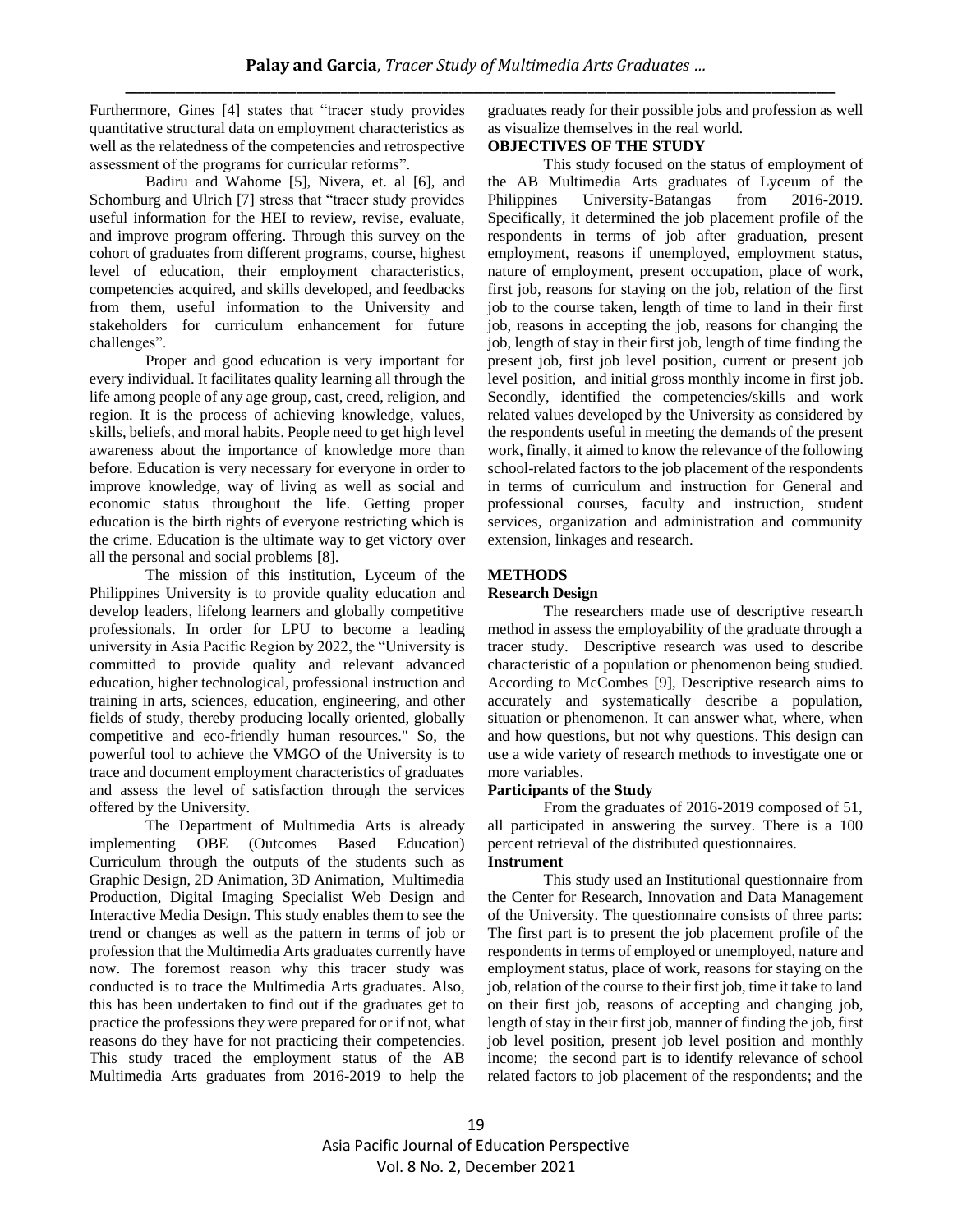last part of is to evaluate the competency skills and work related values developed by the University to students.

#### **Procedure**

An online survey was used to collect the data from the graduates through Google form. Among the social medium, messenger and Facebook were the most effective and fastest ones in data collection. Likewise, great number of data was also collected thru email. The researchers also asked the help of the Alumni Office and even looked at the yearbook as a source of information. Most of the graduate respondents were using computers in their offices or companies which meant that it was easier to communicate with them in asking their participation as respondents of the study. The respondents' retrieval rate is 100 percent.

# **Data Analysis**

The researchers collected the data to present, tabulated and analyzed the result. The researchers evaluated the data using the following statistical tools. Percentage distribution was used to analyze the profile of the respondents; weighted mean was used to determine the degree of perception of the respondents in the usefulness and relevance of the educational background and school related factors to the status of their employment. All data were computed using PASW version 18 to further.

#### **Ethical Considerations**

The researchers ensured that the respondents voluntarily answered the survey questions. The researchers, likewise, made sure that no person or organization was harmed throughout the conduct of the study. Also, they protected the respondents' identity by presenting the result in general and not mentioning individual responses that may lead to their identification. Finally, the researchers, in the entire duration of the study, especially during data gathering, respected the decision of the respondents who decided to withdraw their participation.

#### **RESULTS AND DISCUSSION**

This part presents the data gathered that were tabulated and presented to interpret and analyze the result.

| Table 1.1. Are you presently employed?                    |    |    |  |  |
|-----------------------------------------------------------|----|----|--|--|
| (%)<br>Are you presently<br><b>Frequency</b><br>employed? |    |    |  |  |
| Yes                                                       | 45 | 88 |  |  |
| Nο                                                        |    |    |  |  |
| Never                                                     |    |    |  |  |

Out of fifty-one (51) or 100 percent of the total number of graduates responded, where 88 percent are employed. The demand of this program is supported by the job outlook where they mentioned that "employment of multimedia artists and animators is projected to grow 4 percent over the next ten years, about as fast as the average for all occupations". The level of education is a good standard of the employability and transformation to

employment, and while it is believed that, to a certain extent, there is a causal link between both, it is worth mentioning that the education type, level and duration are not the only factors affecting the graduates' career success.

The results of the study conducted by Ali and Jalal [10] revealed that "the relationship between higher education and employment found significantly positive and it was evident that higher education strongly affects and applied as predictor of employment and most of the respondents strongly agreed. It determines not only the function of education in preparing students in the work environment, but also by the fact that education selects in an educational meritocracy, the monetary resources and the social recognitions are largely determined by the individuals' level of educational attainment and their competencies fostered during the course of learning". There are times that it did not match the professional positions and job requirements in levels and the types of education. "Imperfections are unavoidable, because individuals have to be trained to cope with imperfections and to be able to change employment and work themselves proactively". Furthermore, the results show that there are more employed graduates than unemployed, which implies that the College of Education graduates are highly employable.

|  |  |  | Table 1.2. Reason(s) of being unemployed |
|--|--|--|------------------------------------------|
|--|--|--|------------------------------------------|

| <b>Reason(s)</b>   | <b>Frequency</b> |    |
|--------------------|------------------|----|
| Family concern and |                  |    |
| decided            | 3                | 50 |
| not to find a job  |                  |    |
| Lack of work       |                  | 17 |
| experience         |                  |    |
| Other reasons      |                  |    |

Table 1.2 displays the reason(s) of being unemployed. 50 percent are unemployed because of family concern, followed by other reasons, 33 percent and last is 17 percent due to lack of work experience.

In the Philippines, the reasons of being unemployment include overpopulation, oversupply of labor force on certain industries and the inability to take on available jobs. Unemployment is voluntary when people choose to remain unemployed rather than take jobs available. For example, if benefits are generous, people may prefer to stay on benefits rather than get work.

The Graduate Tracer Study of the University of Pangasinan reveals that "new graduates need to wait for a longer time because they lack experience and the opportunities are limited" [11]. This is supported by Verona [12] that "government should not presume the issues regarding labor mismatch as the main reason why graduates are unemployed, more especially in urban or semi-urban area". Pan and Lee [13], "students are expected being equip with the employment skills and attributes rather than a diploma which is no longer a guarantee of employment".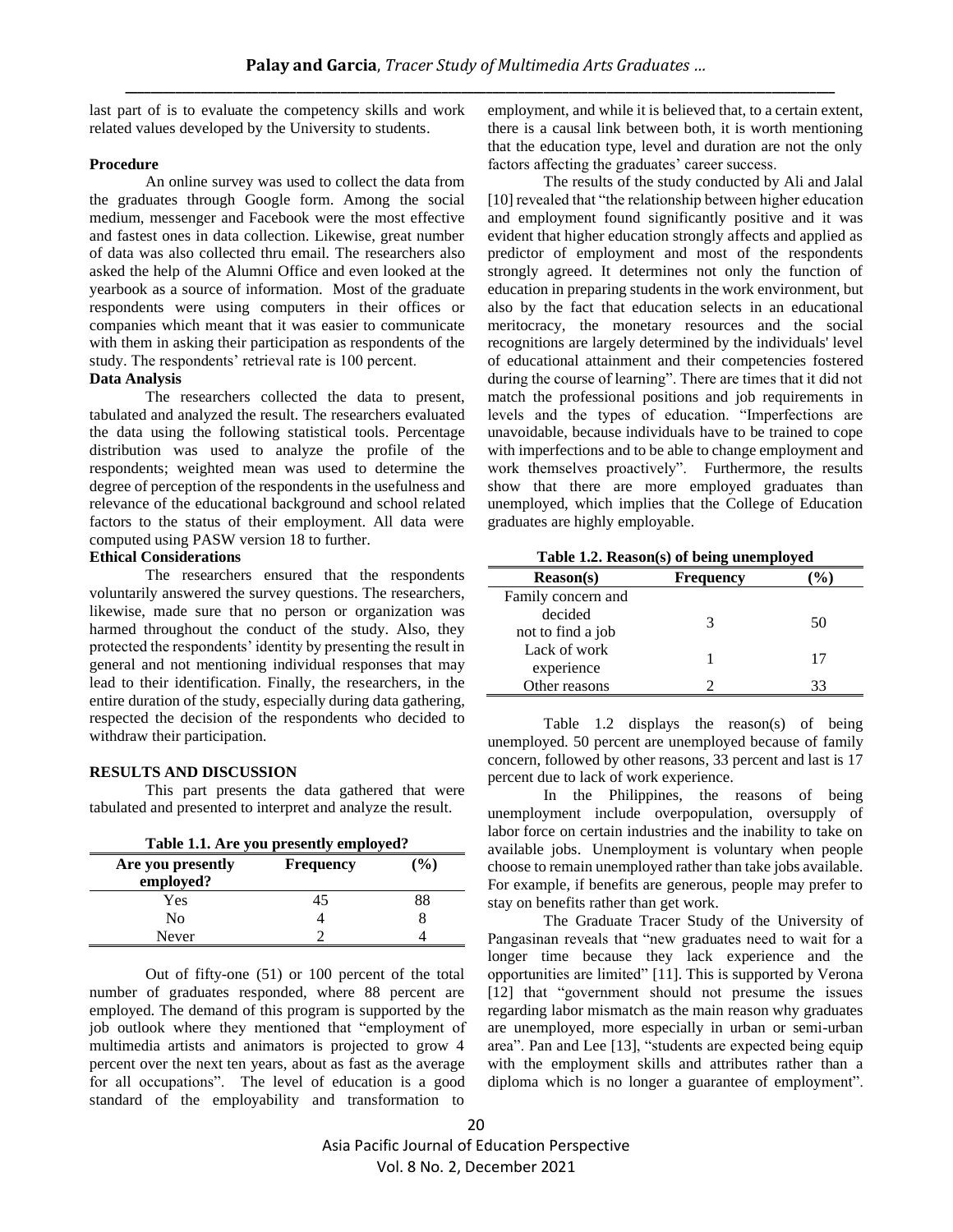Furthermore, reason why some graduates are not yet employed is because of family concern [14].

| Table 1.3                                                |        |
|----------------------------------------------------------|--------|
| <b>Employment Status of AB Multimedia Arts Graduates</b> |        |
| <b>Present Employment Status</b>                         | $($ %) |

|                             |    | .  |
|-----------------------------|----|----|
| <b>Regular or Permanent</b> | 74 | 53 |
| Contractual                 |    |    |
| Temporary                   |    | 16 |
| Self-Employed               |    |    |
|                             |    |    |

Table 1.3 shows the employment status of the Multimedia Arts graduates. Twenty four (24) graduates are regular or permanent with their present job with the highest percentage of 53. Ten (10) respondents or equivalent to 22 percent are self-employed while 7 consider their work as temporary with 16 percent. The remaining 9 percent belong to the 4 respondents who are in contractual status. It only means that the graduates being a regular or permanent employee have many benefits. They are getting a steady paycheck and being secure with their job; they enjoy advantages such as health insurance, retirement savings plans and paid time off.

The study of Woya [15] recorded a much higher percentage of respondents with permanent employment status which is 65.8 percent (52 out of 79) among statistics graduates from year 2012–2016 at Bahir Dar University in Ethiopia. Ramirez, et. al., [16] argue that companies are looking for a graduates that are highly competent and applicants who can perform the job well rather than graduates with sufficient knowledge. "Universities entail Outcomes-based education to train the competence of students, so that they can survive in the world of work relative on the respective careers they have chosen".

| <b>Nature of Employment</b>           | Frequency |      |
|---------------------------------------|-----------|------|
| Gainfully employed (regular or full-  |           |      |
| time job; job held is related to your | 33        | 73.3 |
| field of specialization)              |           |      |
| Self-employed (working for oneself    |           |      |
| maybe from one's own profession       | 10        | 22 Z |
| or business; not working for another  |           |      |
| firm and drawing a salary)            |           |      |
| Underemployed (part time job; job     |           |      |
| is not related to your                |           | 44   |
| field of specialization)              |           |      |

Table 1.4 presents the nature of employment of AB Multimedia Arts graduates. The highest spot belongs to the gainfully employed or those who are in regular status and their jobs are related to the field of specialization with a total of 33 respondents or 73.3 percent.

Ten (10) respondents or 22.2 percent who are selfemployed or business owners. The multimedia arts industry like any other industries strictly adheres with the policy on employment status. Lastly, Underemployed whose jobs are part time and whose jobs are not related to the field got 2 in numbers which is equivalent to 4.4 percent. Multimedia Arts degree holders are qualified in almost every job that involves arts and design. These said, they have more career posts to choose from. They also have a greater chance of earning a high income. Cervantes et.al. [17] cited that in the Philippines most number of employees is part-time workers than full-time workers. It was found that 39.6 percent of all graduates were not engaged in any employment at the time of the survey, almost 58 percent were employed, 2 percent (15 graduates) were self-employed, and 5 graduates were under contract but on long leave at that time. Thus, a total of 60.4 percent of all graduates were in some form of employment [18].

|  |  | Table 1.5. Present Occupation of the Graduates |  |  |
|--|--|------------------------------------------------|--|--|
|--|--|------------------------------------------------|--|--|

| Table 1.5. I resent occupation of the Graduates |           |               |
|-------------------------------------------------|-----------|---------------|
| <b>Present Occupation</b>                       | Frequency | $\frac{1}{2}$ |
| Officials of Government and Special-            |           |               |
| Interest Organizations, Corporate               |           |               |
| Executives, Managers, Managing                  |           |               |
| Proprietors and Supervisors                     |           |               |
| Professionals                                   |           | 91            |
| Special Occupation                              |           |               |

Table 1.5 reveals the field of the present occupation of graduates. Out of 51 graduates, 41 or 91 percent are Professionals, three (3) respondents or 7 percent are in Special Occupation and lastly, 1 or 2 percent in Officials of Government and Special-Interest Organizations, Corporate Executives, Managers, Managing Proprietors and Supervisors.

It shows that the graduates are equipped and ready to perform their duties and responsibilities as the meaning, professional job is one that requires a specific level of college education, typically a bachelor's degree or higher.

The findings in the study of Cassar [18] resulted that half of the employed graduates were found to be in managerial (9.9 percent) or professional (41.5 percent) occupations. Around 45 percent of them are technicians and associate professionals (10.7 percent), clerical support workers (17.9 percent) or services and sales workers (16.6 percent). Only 3.5 percent of the employed graduates are working at more elementary occupations.

Alvarez [19] finds that 159 of the graduates are employed as Sales Associates, 36 as Sales Supervisor, 32 as Sales Cashier, while 18 as Store manager/sales manager and 2 as Operation Manager. It is noted that based on the result, most of our graduates are employed in connection to their degree sought. There are some who now occupied higher position such as sales supervisor and operation Managers.

| Table 1.6 Place of Work AB Multimedia Arts Graduates |  |  |  |
|------------------------------------------------------|--|--|--|
|------------------------------------------------------|--|--|--|

| <b>Place of Work</b> | <b>Frequency</b> | Percentage $(\% )$ |
|----------------------|------------------|--------------------|
| Local                |                  | 98                 |
| Abroad               |                  |                    |

Asia Pacific Journal of Education Perspective

Vol. 8 No. 2, December 2021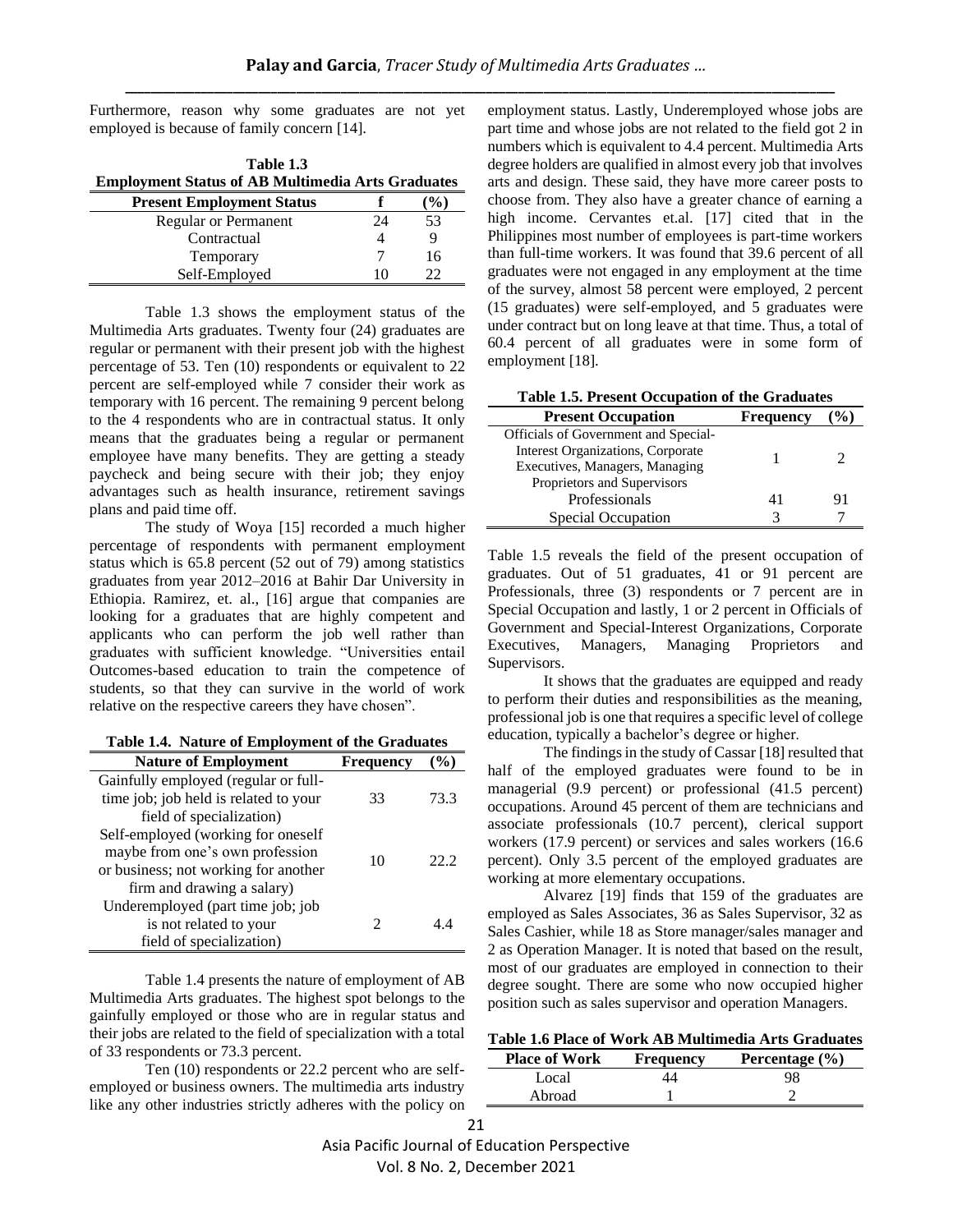Table 1.6 displays the place of work of the graduates, out of 51 respondents, 44 are working here in the Philippines (98 percent) while the 2 percent remaining is working abroad. This indicates that almost 100 percent of graduates chose to stay and impart their knowledge/expertise in the country. Results showed in the study of Vicente et.al. [20], that majority of the graduates were employed. Most of the graduates chose to work with local private companies instead of looking for greener pastures abroad.

| Table 1.7. First Job of the Graduates after College |  |  |  |  |
|-----------------------------------------------------|--|--|--|--|
|-----------------------------------------------------|--|--|--|--|

|     |                  | ---- |
|-----|------------------|------|
|     | <b>Frequency</b> |      |
| Yes |                  |      |
|     |                  |      |
|     |                  |      |

Table 1.7 determines the frequency of the respondents' in first job acquisition basis. According to the 31 graduates or 69 percent, this is not their first job. Meanwhile, 14 graduates or 31 percent said that this is their first job. It was revealed in an informal interview with the graduates that most of them didn't stay in their first job because they wanted to have a background of the experience in working in whoever will give them the opportunity and then later can choose a better job that will fit their taste and their work standards.

This is supported in the study of Funk [21], indicating that more than two-thirds of recent college graduates stay at their first career jobs for one year or less. Being comfortable with the company and even with the coemployees they stay in their job for a long time. "Great employees have unique talents; they want to excel and succeed by doing work that has purpose and meaning; somehow changes and influences lives for the better. They thrive on being part of something that's innovative and ahead of the competition".

|  |  | Table 1.8. Reason(s) for staying on the job |  |  |  |  |
|--|--|---------------------------------------------|--|--|--|--|
|--|--|---------------------------------------------|--|--|--|--|

|                                   | <b>Frequency</b> | $\frac{0}{0}$ |
|-----------------------------------|------------------|---------------|
| Salaries and Benefits             |                  | 20            |
| Career Challenge                  |                  | 20            |
| <b>Relation to Special Skills</b> |                  | 20            |
| Related to Course or Program      | 11               | 24            |
| Proximity to Residence            |                  |               |
| Peer Influence                    |                  | 4.4           |
| Other reason(s)                   |                  |               |

Table 1.8 depicts the reasons of the graduates for staying on the job. 11 respondents or 24 percent stayed on their job because it is related to course or program. Salaries and Benefits, Career Challenge and Relation to Special Skills got 20 percent on why they stay on their job while proximity to residence with 7 percent and other reasons and Peer Influence with 4.4 percent. It shows that the graduates stay on their job because this is the course they graduated. It only implies that the skills taught in school are essential.

Ready for developing their skills or learn new ones are essential to their career. In fact, LinkedIn found that 9 in 10 professionals feel that skills are more important than job titles, because they help them keep growing within their current company. If those learning opportunities aren't there, it may be that they grow out of their role or company.

The study revealed that one of the major reasons of staying in their job is that their work is related to the course program of study. This implies that the different programs of the university matched the needs of the society. Cuadra et.al. [22] revealed that "related to the course program of study is one of the major reasons of staying in their job. It only signifies that the different programs of the university matched the needs of the society". According to "University of Pangasinan Graduate Tracer Study most of the male respondents accepted a job which is not related to their academic program because of salaries, benefits, and career challenge. Meanwhile, a higher percentage of females accepted a job that is not related to their academic program because it was related to their special skills" [11].

**Table 1.9. First Job related to the Course Taken Up in College** 

|                        | <b>Frequency</b> | $\mathbf{0}$ |
|------------------------|------------------|--------------|
| Yes                    | ŀб               |              |
| $\mathcal{N}_{\Omega}$ |                  | 1 ∩          |

Table 1.9 establishes the frequency of the first job holders in relation to the course took during college which is Multimedia Arts. Thirty (46) graduates said that their first job is related to the finished course garnering 90 percent and five (5) mentioned that it is not related with 10 percent. Majority of the Multimedia Arts graduates are showing solidity in their preferred first job. It was indicated in some of the questionnaires of the graduates that most of them are still enjoying their first job because they like to gain experience and industry exposure.

To become a designer, a testimonial given by a Multimedia Arts graduate, they must survive in Multimedia Arts, they don't have to be extremely creative and imaginative and skilled. It's a course that tolerates mediocrity and being so-so is not unusual. To pass, and graduate, most of all they must manage their time wisely finish all projects on time and learn how to juggle their schoolwork. To pass, it helps if they don't miss any classes and requirements. Multimedia Arts calls for diligence, patience, and hard manual labor. It is not a course that requires them to think much, but requires more execution.

In the study conducted by Albina and Sumagaysay [23], it emerged that when asked whether or not the curriculum they had in college is relevant in their first job, majority of the respondents (69.78 percent or 97 out of 139) declared that the curriculum of the program they had in college is indeed relevant. The result in this study lends support to the idea that "competitive graduates in the job market often depend on a strong curriculum of the programs"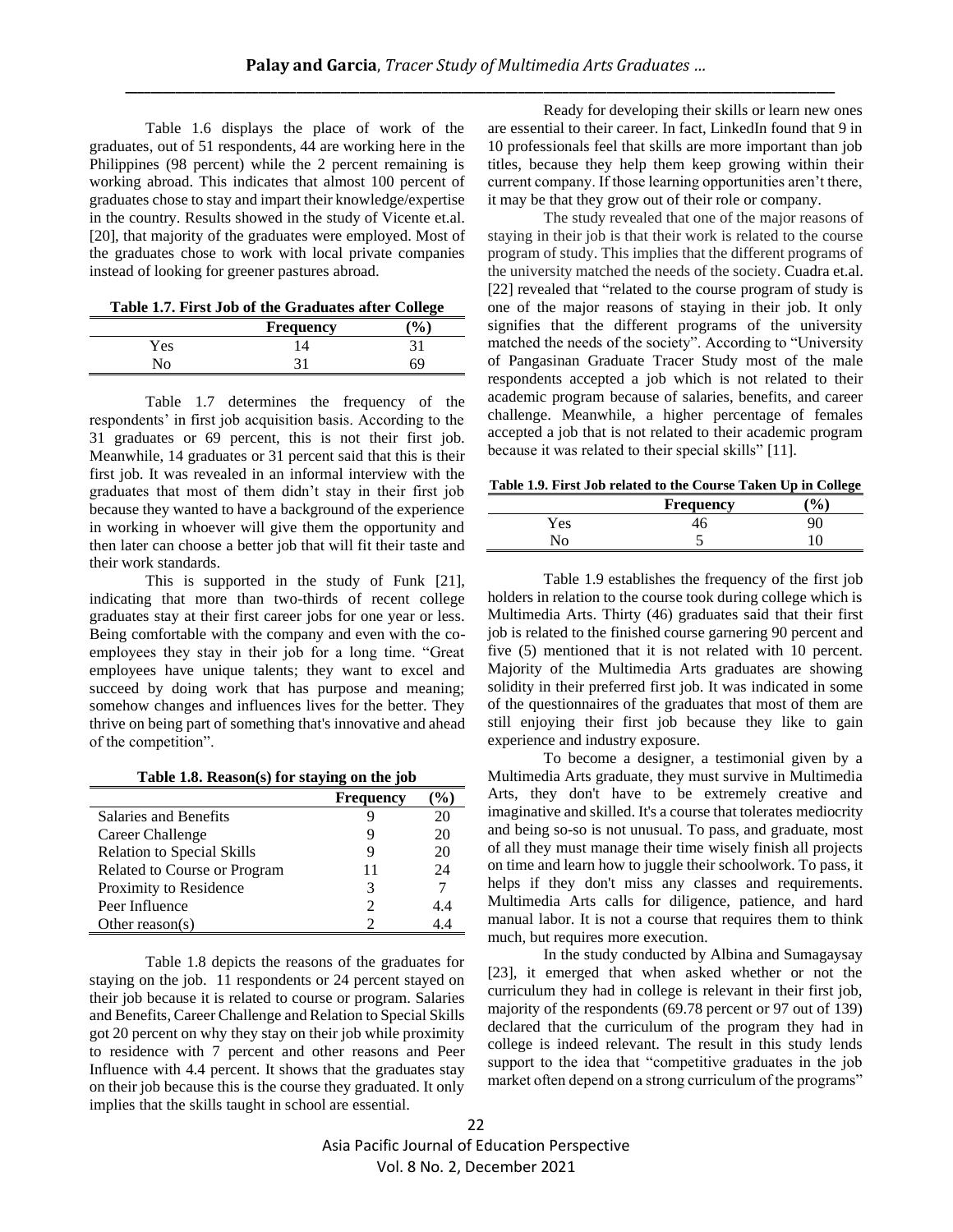Table 1.10 shows the duration period of the graduates in landing to the first job after college. Majority of the respondents searched for 1-6 months to land to their respective jobs with 51 percent. Some of the respondents got their job in less than a month with 20.4 percent and 7 to 11 months with 12.2 percent. Only few or 8.2 percent of the respondents got their first job for a year to less than two years or 2 years to less than 3 years.

|  |  | Table 1.10.  Time It Take for Multimedia Arts |  |
|--|--|-----------------------------------------------|--|
|  |  | <b>Graduates to Land to First Job</b>         |  |

| How long did it take you to land | <b>Frequency</b> | $\frac{0}{0}$ |
|----------------------------------|------------------|---------------|
| your first job?                  |                  |               |
| Less than a month                | 10               | 20.4          |
| 1 to 6 months                    | 25               | 51            |
| 7 to 11 months                   | 6                | 12.2.         |
| 1 year to less than 2 years      |                  | 8.2           |
| 2 years to less than 3 years     |                  |               |

This table proves that searching jobs takes persistence and patience. It's important to keep trying, because a potential employer will notice if the applicant has the determination and the drive to [find a job](http://www.snagajob.com/find-jobs/) merely from 7 to 11 months. It is also given for fresh graduates the competition when it comes to job experience and vacancies.

Ahmad et. al. [24] found out that it takes five months for the graduates to be employed with 56 percent, others decided to push through their studies in graduate school (masteral & doctoral degree) with 10 percent and the remaining 34 percent are still unemployed. Also, in the study of Del Rosario [25], in 2-5 months after graduation with 42 percent of their respondents were able to find.

"Most says that if an applicant is college degree holder they can have a job but having an experience and vacancies is a factor that may help fresh graduates to find job. The fact is that approximately 53 percent of college graduates are unemployed or working in a job that doesn't require a bachelor's degree. To secure employment after graduation it takes the average of three to six months. A student benefits from having a career-seeking strategy and previous work experiences".

| Table 1.11. Graduates' Reasons in Accepting the Job |  |  |  |
|-----------------------------------------------------|--|--|--|
|-----------------------------------------------------|--|--|--|

| What were your reasons for<br>accepting the job? | <b>Frequency</b> | $\frac{6}{9}$ |
|--------------------------------------------------|------------------|---------------|
| <b>Salaries and Benefits</b>                     | 14               |               |
| Career Challenge                                 | 11               | 22            |
| <b>Relation to Special Skills</b>                | 20               | 41            |
| Proximity to Residence                           |                  |               |
| Other reason(s)                                  |                  |               |

Table 1.11 reveals the respondents' reasons for accepting the job. The Relation to Special Skills is the most acceptable reason of 20 graduates or 41 percent. For some, Salaries and Benefits and Career Challenge seem to be reasonable garnering 29 percent and 22 percent respectively. It was followed by Proximity to Residence with 6 percent and other reasons with 2 percent.

The data shows that Multimedia Arts graduates really value the Relation to Special Skills very well with the competency that they have. Zahra [26], the three important aspects of one person's career are knowledge, skills and abilities (KSAs). "The fine line between each aspect is very often confused and used interchangeably. Thus, the more the skills gap is growing, the more important these three aspects become". This is because they need to clearly understand whether it is knowledge, a skill or an ability that needs to be developed.

Young [27] answered on Quora that Compensation is important, it says a lot about the job and the company. "There are employers that value their employees' time more than those that don't. Having a good salary and benefits are part of compensation that plays a significant role in the larger financial picture and location. Not all will be willing to tack on an extra hour or two to commute. And while some may consider moving to a different area for a better job, there are many who are tied to a particular location due to family or other obligations".

| What were your reasons for        | <b>Frequency</b> |      |
|-----------------------------------|------------------|------|
| accepting the job?                |                  |      |
| Salaries and Benefits             | 20               | 41   |
| Career Challenge                  | 11               | 22.4 |
| <b>Relation to Special Skills</b> |                  | 14.3 |
| Proximity to Residence            | 5                | 10.2 |
| Other reason(s)                   | 6                | 122  |

Table 1.12 displays the most common reason for changing job of Multimedia Arts graduates is the salaries and benefits with 41 percent while the proximity of the residence is the least reason with 10.2 percent.

During an informal talk with some of the respondents, they noted that the salaries and benefits offered by the companies convinced them. Some of the benefits given were transportation and meal allowance, accommodation, travel passes and commissions. While it is never a hindrance if they would commute and be caught in traffic for the proximity of residence, hence the salaries matter. Some leave their current position for professional reasons (better job, career growth, flexible schedule, for example) or for personal reasons (leaving the workforce, family circumstances, going back to school, etc.). Or maybe simply hate the job or the boss, but it's not necessary to say that. Hating the job might not be a good enough reason to quit unless they have another job lined up. There might also be [other reasons that should keep their job](https://www.thebalancecareers.com/reasons-not-to-quit-your-job-4114797) or [wait for a better](https://www.thebalancecareers.com/worst-times-to-quit-your-job-4137842)  [time](https://www.thebalancecareers.com/worst-times-to-quit-your-job-4137842) to tender the resignation. They might even be able to [turn things around and learn to love the](https://www.thebalancecareers.com/simple-ways-to-learn-to-love-your-job-4157557)  place [where](https://www.thebalancecareers.com/simple-ways-to-learn-to-love-your-job-4157557) they work. Florentine [28] cited misalign the people with their task is one of the easiest ways to lose them. "Organizations need to train people to be managers; coach,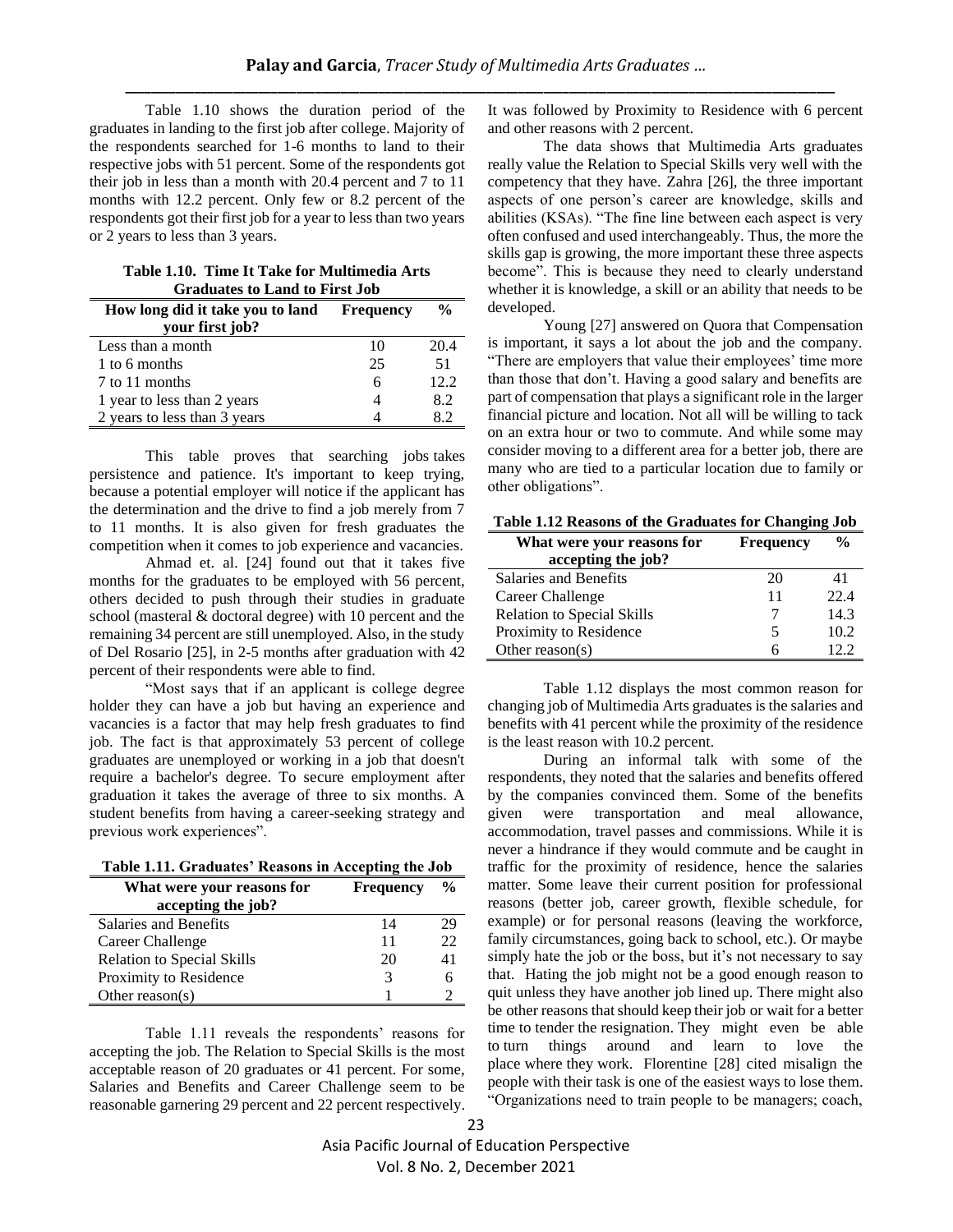mentor and they need to invest time to develop their managers. Too often, people are promoted into management and then are left to fend for themselves."

**Table 1.13. Length of Stay of the Graduates in their First Job**

| How long did you stay in your first job? |    | $\frac{0}{0}$ |
|------------------------------------------|----|---------------|
| Less than a month                        |    |               |
| 1 to 6 months                            | 24 | 49            |
| 7 to 11 months                           | x  | 163           |
| 1 year to less than 2 years              |    | 14.3          |
| 2 years to less than 3 years             |    | 81            |
| 3 years to less than 4 years             |    |               |

Table 1.13 shows the duration of the respondents stay in their respective jobs. Majority of the graduates stayed on their first job for 1 month to 6 months with 49 percent and the last is less than a month with 2 percent. This table presents that majority of the respondents stayed in their job for 1 month to 6 months. Some of the reasons stated by the respondents were regularization process, promotion, and annual incentives. As the proportions of Millennial and Baby Boomer workers in the labor force shift in the future, HR professionals should be aware of different factors that engage employees of all generations. Employees want to feel valued and included. Workers of all career levels and generations place high value on compensation- and benefitrelated factors when determining job satisfaction, but nonfinancial factors also weigh heavily in employees' satisfaction with their careers. At least half of respondents to this survey found a variety of these factors to be very important, including trust between employees and senior management, relationship with immediate supervisor, and feeling safe in the work environment. By fostering a workplace environment that emphasizes communication, respect for others and collaboration among workers at all levels, HR professionals can expect higher levels of engagement from their employees [29].

| Table 1.14. Manner of finding the first job |  |  |  |  |  |  |  |  |
|---------------------------------------------|--|--|--|--|--|--|--|--|
|---------------------------------------------|--|--|--|--|--|--|--|--|

| How did you find your first job?   | <b>Frequency</b> | $($ %) |
|------------------------------------|------------------|--------|
| Response to an advertisement       |                  | 18.4   |
| Arranged by school's job placement |                  | 2      |
| officer                            |                  |        |
| As walk-in applicant               |                  | 14.3   |
| <b>Family Business</b>             | 2                | 4      |
| Recommended by someone             | 15               | 31     |
| Job Fair or Public Employment      | 2                | 4      |
| Service                            | 3                | 6      |
| Information from friends           |                  | 4      |
| Office (PESO)                      |                  | 16.3   |
| Others                             |                  |        |

Table 1.14 depicts how graduates find first job. Job opportunities are established through Recommended by someone with 31 percent. The lowest is arranged by school's job placement officer with 2 percent. It shows that they value

the recommendation of someone close to them. Not only can great references support the ability to get the position they want, but they can help them feel better about themselves, promoting a winning attitude. Companies hire some of their top talents through referrals. When someone personally know the graduate who has the right skills for an open job position, referring them helps employers save time and money in the hiring process. It is quite good for the graduates to look for a job by attending a job fair than it was arrange by school's job placement officer. A much better opportunity than wait for the school placement officer to find a job.

Overall, the job outlook for multimedia arts professionals is promising, although in some cases, the competition may be intense. Palameno et. al. [30], as a walkin applicant which has fifty respondents is the most chosen way on how they find their first job; followed by recommendation by someone which has forty four respondents; information from friends which has nine respondents; response to an advertisement which has six respondents; family business which has three respondents; through on-the-job trainings which has two respondents and lastly, the least chosen way on how they got their first job is through job fair which has one respondent.

**Table 1.15. Time it took in Finding Current/Present Job**

| How long did you find your current / |    | $\frac{0}{0}$ |
|--------------------------------------|----|---------------|
| present job?                         |    |               |
| Less than a month                    | 23 | -51           |
| 1 to 6 months                        | 11 | -244          |
| 7 to 11 months                       |    |               |
| 2 to less than 3 years               | 5  | -11.1         |
| Others                               |    |               |

Table 1.15 shows the time it took to find current job. Most of the graduates got the job for less than a month with 51 percent followed by 1 to 6 months with 24.4 percent. Next is 2 years to less than 3 years with 11.1 percent followed by 7 to 11 months with 9 percent and others as the last with 6 percent. It is clear that majority of them landed in their job for less than a month only.

This means that the experiences gained by the respondents matter in searching for their next job. They find it very helpful in the calculation of how they will land on the next job they wanted to have. These are the beginning years in the career that they chose in their late teens or while they were in technical school or college. They started to get exposed to the challenges, skills and realities of the career. All of this input may be the motivation for them to reinforce, or rethink, their chosen career path. Job is an important factor and without work life is impossible. With job they can do everything, either fulfill our desires or family needs but the important one is they eventually attain confidence, selfrespect & social status which makes them feel the part of society. It not only fetches money for better living but also provides everyday learning and the learning doesn't stop at particular age but continues at work also. When they work,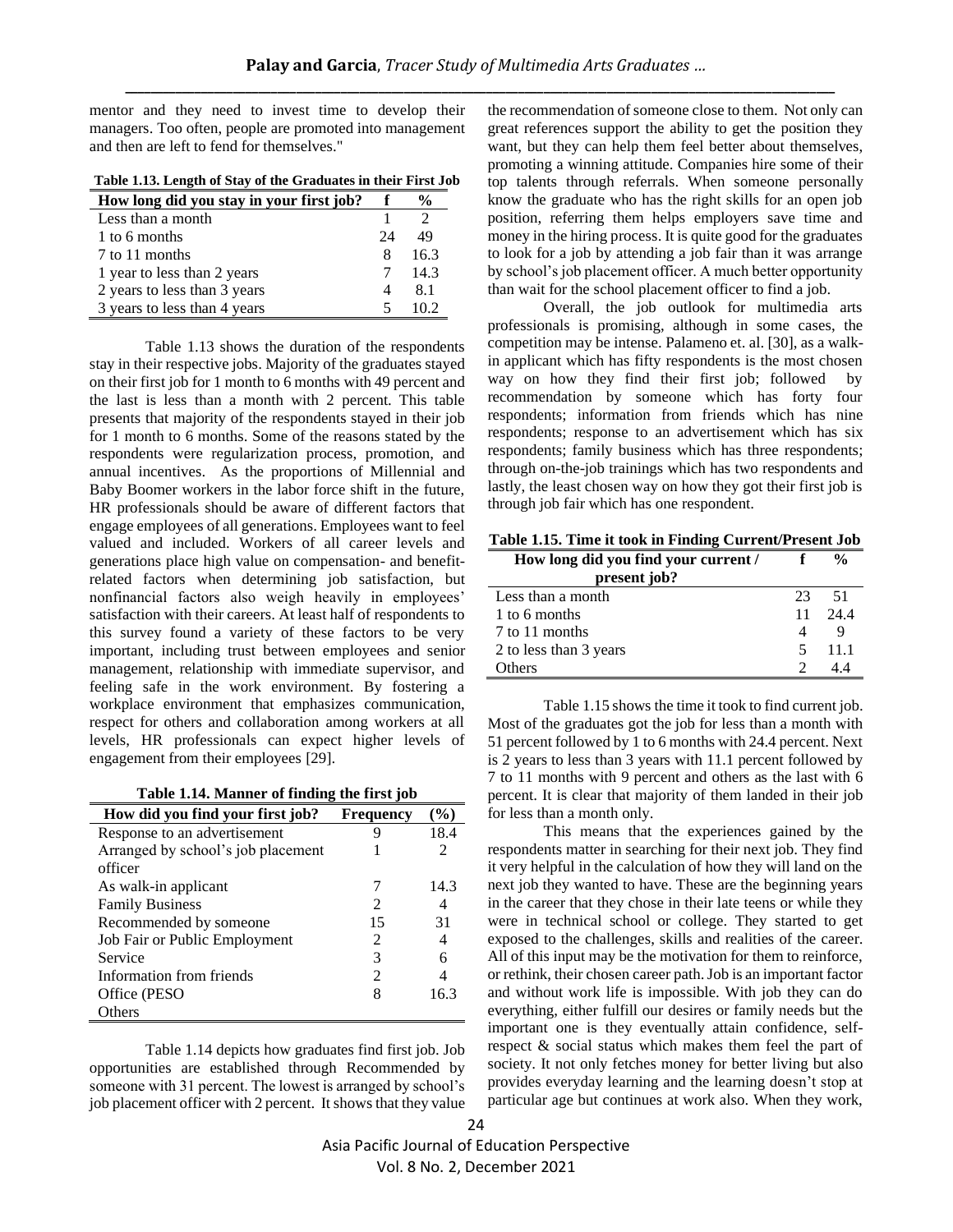they develop new skills and learn new things. Job is something where they continuously discover themselves, their potential and their limit of taking up more responsibilities and it makes them a responsible citizen.

|  | Table 1.16. First Job Level Position of the Graduates |  |
|--|-------------------------------------------------------|--|
|  |                                                       |  |

| <b>Job Level Position</b> | <b>Frequency</b> | $\frac{1}{2}$ |
|---------------------------|------------------|---------------|
| Clerical                  |                  | 35            |
| Professional              | 24               | 49            |
| Technical                 |                  | 14            |
| Supervisory               |                  |               |

Table 1.16 presents the job level position (first job). Graduates landed to the professional level with 49 percent, ranked first, followed by clerical with 35 percent. The technical position got 14 percent and supervisory got 2 percent respectively. This table indicates that majority of the graduates are considered professionals. As per the Level Guides, Position Descriptions and Global Grades, these are the employees who possess and apply a broad knowledge of principles, practices, and procedures of particular field of specialization to the completion of difficult assignments and usually working with minimum supervision, conferring with superior on unusual matter and whose assignments are broad in nature, requiring originality and ingenuity.

College students may believe they're ready for a job, but employers think otherwise. At least, that's according to data from the National Association of Colleges and Employers, which surveyed graduating college seniors and employers and found a significant difference in the groups' perceptions. The association surveyed 4,213 graduating seniors and 201 employers on eight "competencies" that it considers necessary to be prepared to enter the workplace. This information comes from the association's 2018 Job Outlook Survey cited by Wolf [31].

**Table 1.17. Current or Present Job Level Position of Multimedia Arts Graduates**

| <b>Job Level Position</b> | <b>Frequency</b> | $\mathcal{O}_0$ , |
|---------------------------|------------------|-------------------|
| Professional              | 21               |                   |
| Technical                 |                  | 20                |
| Supervisory               |                  |                   |
| Executive                 |                  |                   |
| Self-Employed             |                  | つつ                |

Table 1.17 depicts job level position (current or present job). Most of the graduates are professional level with 47 percent followed by self-employed with 22 percent. The technical, supervisory and executive level with 20 percent, 9 percent and 2 percent respectively. It shows that the graduates are enjoying their current job since that their first job is also in the professional level. It means that they are committed and satisfied with their job. "Optimism is going to be the coal in their fire; it'll keep their engine going and keep them warm. Sometimes they have to stretch themselves to find the good in a situation, but think of what's at stake their livelihood. Work is where they spend the majority of their time and if they start having feelings of hopelessness there, it could be a slippery slope into depression". The facts are there and optimism is good for heart health, life expectancy and success.

| Table 1.18. Initial Gross Monthly Income in First Job |  |  |  |  |  |
|-------------------------------------------------------|--|--|--|--|--|
|-------------------------------------------------------|--|--|--|--|--|

|                                    | <b>Frequency</b>            | $\frac{1}{2}$ |
|------------------------------------|-----------------------------|---------------|
| Below P5,000.00                    |                             |               |
| P5,000.00 to less thanP10,000.00   | 5                           | 10            |
| P10,000.00 to less than P15,000.00 | 14                          | 29            |
| P15,000.00 to less than P20,000.00 | 23                          | 47            |
| P20,000.00 to less than P25,000.00 | $\mathcal{D}_{\mathcal{L}}$ | 4             |
| P25,000.00 and above               |                             | x             |

Table 1.18 presents the initial gross monthly income in first job. Their monthly income ranges from P15, 000.00- P20, 000 with 47 percent. 29 percent are receiving P10, 000.00 – P15, 000.00. The result shows that the most of the graduates started their salary not on the lowest bracket but on the middle, only 2 percent started on the lowest salary. Since Multimedia Arts graduates have a wide choice of career paths to take, the salary levels vary greatly, and depend on the industry, the position and experience. This finding is different from the study of Billo et al. [14] which found out that the majority of the respondents were earning P5, 001 to 10,000. This implies that the monthly earning of graduates is increasing over the years.

**Table 2.1.1**

Relevance of the school-related factors to the job placement in terms of Curriculum and Instruction (GE)

| <b>GE Subjects</b>    | WМ   | Verbal Interpretation    | Rank |
|-----------------------|------|--------------------------|------|
| 1. Mathematics        | 2.49 | <b>Slightly Relevant</b> |      |
| 2. Languages          | 3.74 | Very Relevant            |      |
| 3. Natural Sciences   | 2.33 | <b>Slightly Relevant</b> | 3    |
| <b>Composite Mean</b> | 2.85 | <b>Relevant</b>          |      |

*Legend: 3.50 –4.00 = Very Relevant; 2.50 – 3.49 = Relevant; 1.50 – 2.49 = Slightly Relevant; 1.00 – 1.49 = Not Relevant*

Table 2.1.1 displays curriculum and instruction (GE) with composite mean of 2.85 and verbally interpreted as relevant. The graduates identified Language subjects as very relevant in Multimedia Arts program (3.74); verbally interpreted, slightly relevant, ranked third. English language plays an important role in our lives as it helps in communication. All over the world, the main language used for studying any subject is English. English is important to broaden the minds, develops emotional skills, improve the quality of life by providing job opportunities.

Moreover, English used as an International language is growing with time since it is the only medium for communication in many countries. English is also used widely in the literature and media section to publish books, most of the writers write in the English language due to the vast majority of readers know only the English language and they can describe their ideas best in the English language.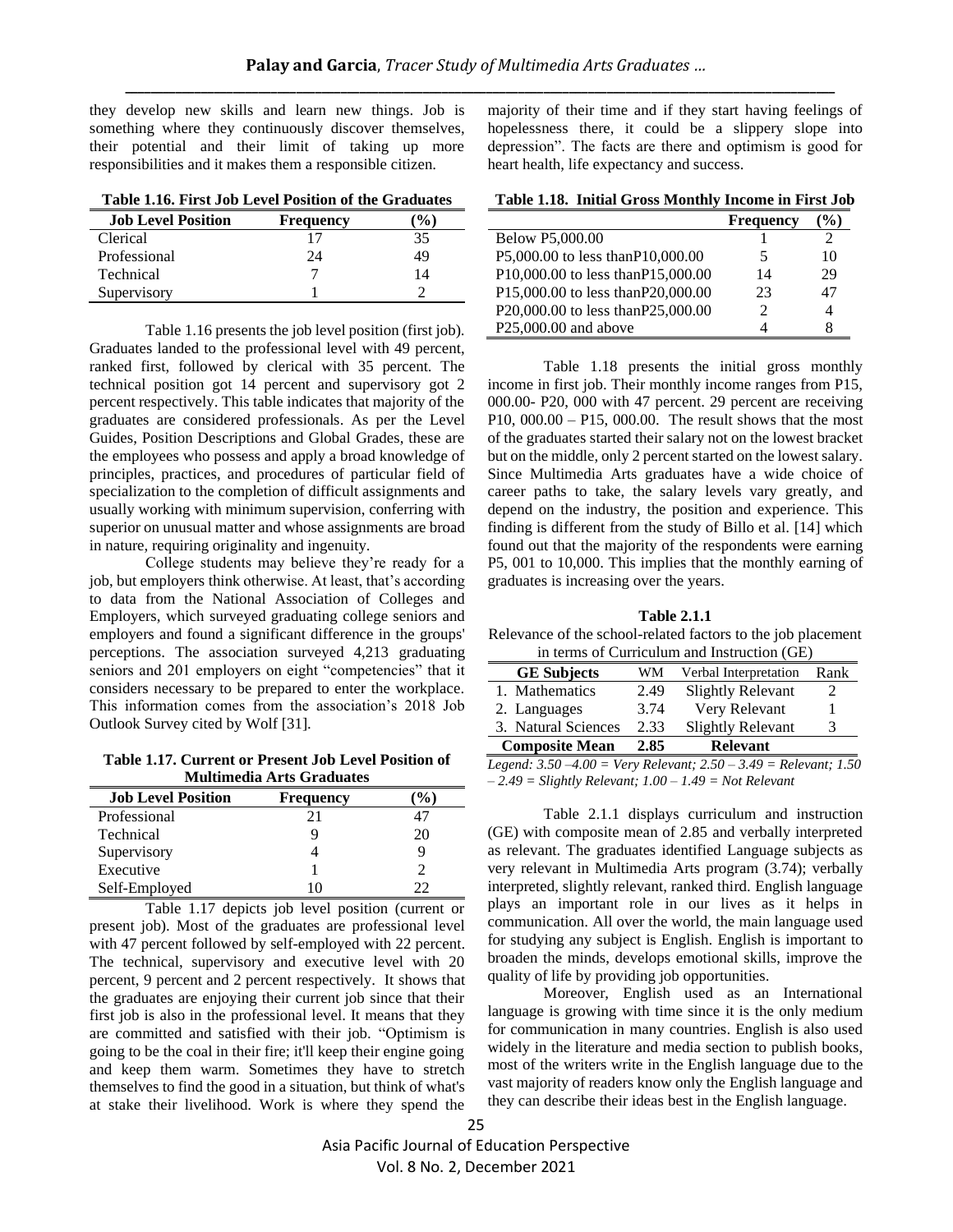In the study conducted by Pandey and Prabhat [33], "Enhanced communication skills in English can result to not only an improved social life, but also better job opportunities in the future". From job interviews to the actual professional world, communication skills are very crucial, and being proficient in English means being able to communicate clearly and effectively. In job interviews, most interviewers conduct interviews in English. "Interviewers quickly make judgments and give great importance to first impressions. Poor skills in the language can mean smaller chances of landing a job". On the other hand, being proficient in the language can help one leave a good first impression which means higher chances of getting the position one is applying for. English is the most commonly used language in the business world. Most business contracts are written in English. Handling international business deals require effective skills in English. "English is the preferred business language because it is an exact language. It allows a person to say what he or she wants to say without having to argue about the meaning". However, using incorrect tenses, prepositions, and the like will make one's statement less accurate. So in order to have an increased competence in the professional world, one should have a very good grasp of the English language.

**Table 2.1.2. Relevance of the school-related factors to the job placement in terms of Curriculum and Instruction (Professional)**

|    | <b>Professional Subjects</b> | WМ     | VI              | Rank |
|----|------------------------------|--------|-----------------|------|
|    | <b>Traditional Drawing</b>   | 3.29   | Relevant        | 8.5  |
| 2. | 2D Animation                 | 3.45   | Relevant        | 5.5  |
| 3. | Digital Graphics             | 3.73   | Very Relevant   |      |
| 4. | Photography                  | 3.60   | Very Relevant   | 2    |
| 5. | Video Production             | 3.51   | Very Relevant   | 3    |
| 6. | Web Design                   | 3.43   | Relevant        | 7    |
| 7. | Interactive Media            | 3.45   | Relevant        | 5.5  |
| 8. | 3D Modeling/Animation        | 3.29   | Relevant        | 8.5  |
| 9. | Sound Production             | 3.49   | Relevant        | 4    |
|    | <b>Composite Mean</b>        | 3.47   | <b>Relevant</b> |      |
|    | .                            | --- -- |                 |      |

*Legend: 3.50 –4.00 = Very Relevant; 2.50 – 3.49 = Relevant.* 

Table 2.1.2 reveals curriculum and instruction (professional) as job-related factors. In terms of professional subjects, Digital Graphics is considered very relevant as

denoted by the highest mean of 3.73. Traditional Drawing and 3D Modeling/Animation (3.29) with verbal interpretation of relevant ranked last.

With the composite mean of 3.47, all professional subjects are found to be relevant to the Multimedia Arts profession. This table showed that the respondent's technical skills were improved through professional subjects and made them more responsive to the demands of the industry.

This is similar to the findings of Celis and Felicen [32], who stated that the curriculum has been effective on producing competitive graduates. It is not only the Professional subjects that have been useful to the employment of the respondents; the General Education subjects are useful as well. Similarly all the Professional Subjects were also found relevant and useful by the HRM graduates. Marketing is a well-studied field, and the results from decades of research are clear: "Photographs encourage engagement and increase the likelihood of people to act". No matter how powerful your marketing material is, it can only succeed if it encourages people to reach out to your business or take other actions [34].

Interest, as often developed by animation concept, is not an end in itself, but the process of animation operates as a springboard for launching the learners into a wide variety of learning experiences. Besides increasing the teachers' efficiency, animation concept and practice appeal to any age and ability group. The simultaneous use of audio, text, multi-coloured images, graphics, motions, light, and other special effects provide ample and exceptional opportunities for the learners (students) to develop capacity for high quality learning and increase their ability to be highly innovative in thinking and in practice" The implication of the findings of the study by Kwasu [35] is that animation is a reliable tool for teaching and learning process. "Animation brings life to inanimate objects; it concretizes learning and makes teaching learning process fun. These will significantly enhance the students' performance rate". A reduction in the failure rate will also mean a reduction in all other related problems such as the high dropout rate.

| <b>Faculty and Instruction</b>                                       | Weighted Mean | Verbal Interpretation | Rank |
|----------------------------------------------------------------------|---------------|-----------------------|------|
| 1. Conducts himself in a dignified and professional manner.          | 3.41          | Relevant              | 6.5  |
| 2. Has good communication skills                                     | 3.71          | Very Relevant         |      |
| 3. Teacher has mastery of the subject matter                         | 3.55          | Very Relevant         | 4.5  |
| 4. Makes use of various teaching aids                                | 3.41          | Relevant              | 6.5  |
| 5. Relates subjects to other fields and other life situation         | 3.55          | Very Relevant         | 4.5  |
| 6. Conducts accurate and objective evaluation of student performance | 3.61          | Very Relevant         |      |
| 7. Quality of instruction is relevant to the course                  | 3.67          | Very Relevant         |      |
| <b>Composite Mean</b>                                                | 3.56          | <b>Very Relevant</b>  |      |

*Legend: 3.50 –4.00 = Very Relevant; 2.50 – 3.49 = Relevant; 1.50 – 2.49 = Slightly Relevant; 1.00 – 1.49 = Not Relevant*

Table 2.2 displays the assessment of graduates in the performance of the faculty members and their instruction. The graduates evaluated the instructional competencies of the faculty members as very relevant with a composite mean of 3.56. Teacher has a good communication skills ranked 1, with weighted mean of 3.71 with verbal interpretation of very relevant, followed by Quality of instruction is relevant to the course ranked 2. Conducts him in a dignified and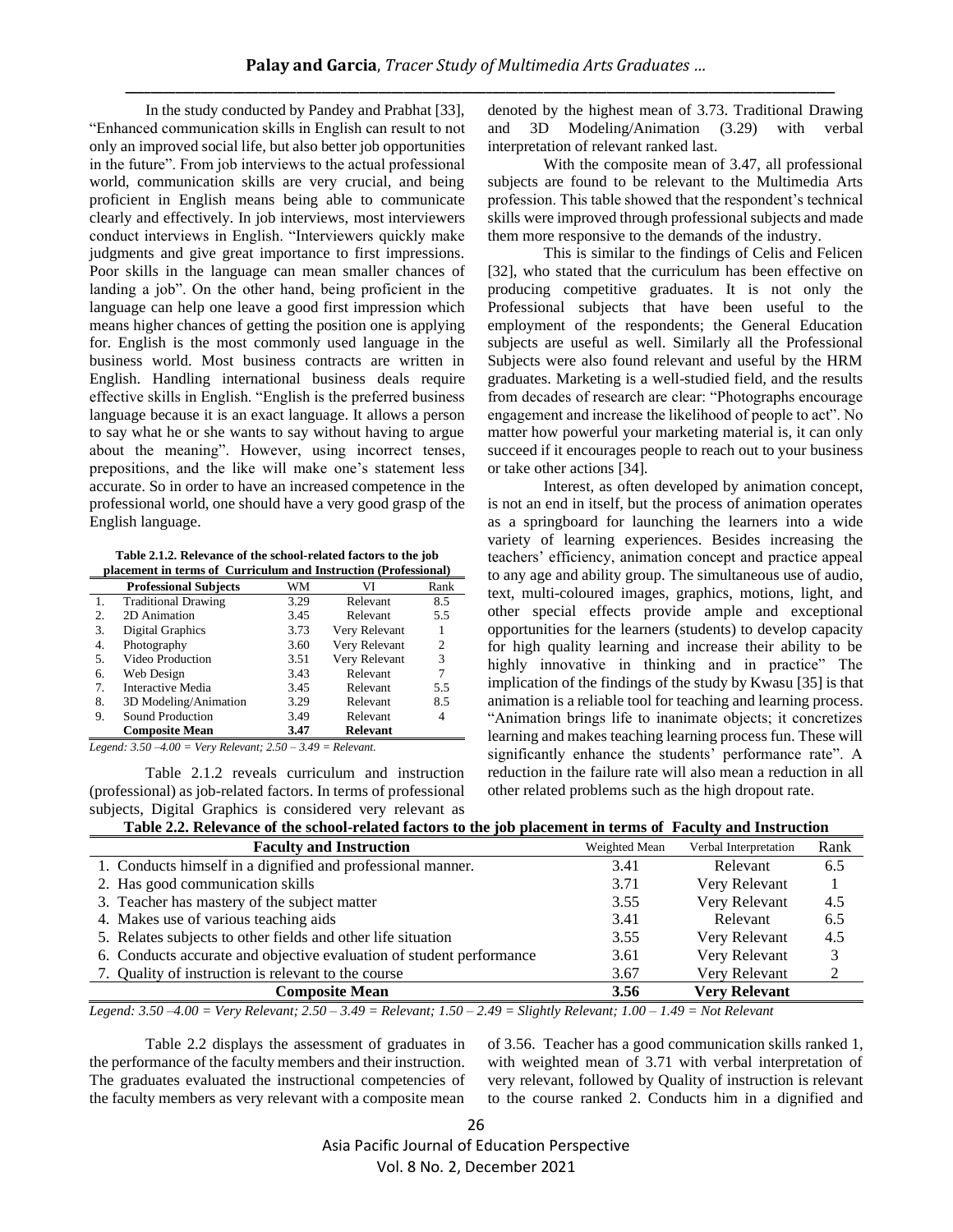professional manner and Makes use of various teaching aids, the last 2 in rank with weighted mean of 3.41 with verbal interpretation of relevant.

Teacher having good communication skills really matters to the graduates. It inspires the graduates to listen

Effective communication in the workplace helps an individual to increase growth, productivity, and long term sustainability of the organization. Communication plays a vital role in any organization. "An employee who gives due importance towards learning this skill and investing time and effort is an asset for the organization. They help an organization to provide great customer experience which in turn increases the efficiency in their work"[36].

Last in rank are conducts him in a dignified and professional manner and makes use of various teaching aids. It only shows that the graduates didn't much value what

attentively and be participative in the class discussion because it is important to have good verbal and written communication skills in order to deliver and understand information quickly and accurately.

teaching aids and the manner how the teacher conducts his class. Scott [37], a big corporation or small business is necessary to have professional workplace behavior for the long-term success of a business. "In meeting the goals and objectives of the company, interactions and relationships of the employee with customers are of vital importance. A professional work place attitude and appearance allow employees to take pride in their work and improve worker performance". Encouraging their people to conduct themselves in a manner that supports company-wide success is having managers who behave professionally.

|  |  |  | <b>Table 2.3. Student Services</b> |
|--|--|--|------------------------------------|
|--|--|--|------------------------------------|

| <b>Student Services</b>                                 | Weighted Mean | Verbal Interpretation | Rank |
|---------------------------------------------------------|---------------|-----------------------|------|
| 1. Library services                                     | 3.47          | Relevant              | 6    |
| 2. Registrar's Office services                          | 3.41          | Relevant              | 7.5  |
| 3. College Dean's Office services                       | 3.59          | Very Relevant         | 4    |
| 4. Office of Student Affairs services                   | 3.53          | Very Relevant         |      |
| 5. Health services                                      | 3.63          | Very Relevant         |      |
| 6. Counseling and Testing Center                        | 3.67          | Very Relevant         |      |
| 7. Physical Plant and Facilities                        | 3.41          | Relevant              | 7.5  |
| 8. Laboratories (Computer, Science, Laboratories, etc.) | 3.64          | Very Relevant         |      |
| <b>Composite Mean</b>                                   | 3.54          | <b>Very Relevant</b>  |      |

*Legend: 3.50 –4.00 = Very Relevant; 2.50 – 3.49 = Relevant; 1.50 – 2.49 = Slightly Relevant; 1.00 – 1.49 = Not Relevant*

Table 2.3 shows student services as school related factors. The graduates assessed Counseling and Testing Center as very relevant with a weighted mean of 3.67, rank 1. This is followed by Laboratories (Computer, Science, Laboratories, etc.) with weighted mean of 3.64 interpreted as very relevant. Rank 3 is Health services with weighted mean of 3.63, interpreted as very relevant. Last in rank, Physical Plant and Facilities and Registrar's Office services with a weighted mean of 3.41, interpreted as relevant.

 The graduates assessed the student services with composite mean of 3.54 and verbally interpreted as very relevant. The respondents considered the importance of Counseling and Testing Center as it ranks first because they encourage students' academic, emotional, social and personal development. They helped students to better known themselves and find solutions to the problem. As in rank 2**,**  the respondents considered the need of laboratories in job placement as to equipment familiarization and operations. School laboratories are a great place for students which help them strengthen their learning by understanding the theoretical concepts of which are taught in classrooms. Wellmade laboratories not only make students fun but also help students in achieving good academic results. A computer laboratory is important not only in the private school but also in the government school to enhance the scientific and technological research and invention capacity of students.

When students have knowledge in computer they can adapt to a modern approach to learning, they gain knowledge as well as learn new skills so that they can take up challenges.

 In Bernhard [38] results that according to variation theory, "it is essential to enable students to focus on the object of learning and discern its critical features, but the features that it is possible to discern often depend on the equipment used". Thus, in laboratories, the experimental technologies used may shape students' experience of focal phenomena, in a human–mediating tools–world manner, by placing some aspects of reality in the foreground, others in the background, and visualizing certain aspects that would otherwise be invisible. However, this mediating role is often neglected, and instruments and devices are often seen as having little cognitive value. Hence, the role of experimental technologies in laboratory as tools for learning is examined here through a case study, in which three sets of students investigated the same physical relationships (Newtonian motion in an inclined plane) but using different measurement technologies. The results demonstrate that what it is possible for students to experience in a laboratory is heavily influenced by the chosen technology. Some technologies do not afford the discernment of features regarded as crucial for students to learn. Furthermore, analysis of video recordings shows that the three sets of students' discourses differed, although they studied the "same physics". Hence, the role of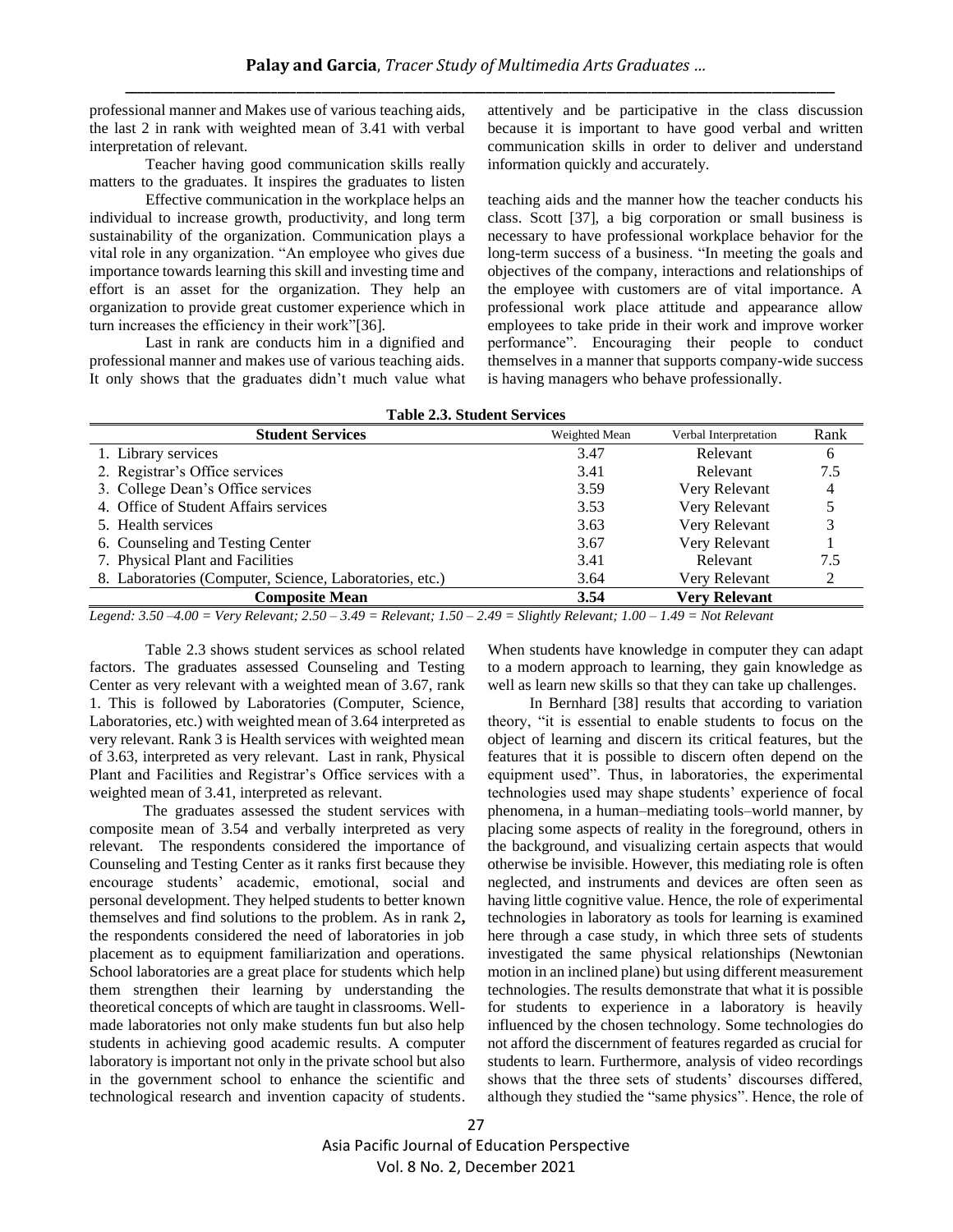experimental technologies in students' learning in laboratory should not be neglected, and their courses of action should be seen as material-discursive practice. Moreover, general conclusions about learning in laboratory should be drawn cautiously; specifying the conditions and technology used, and discussions about learning technologies should not be limited to the use of computers.

Last in rank are Registrar's Office services and Physical Plant and Facilities with weighted mean of 3.41. The role of the Registrar in a school is not just to keep records. It has evolved from keeping and safeguarding student records to data analysis and management relevant to school planning and decision-making. Added functions range from troubleshooting to marketing for the school.

Mirmoghtadaie and Mohammadimehr [39] stated that "student services have a great impact to the students learning experience and their academic success, it lessens the university dropout rate and students' life diversity increases, students are encouraged in making rational decisions and also resolving conflicts and prepare students for active involvement in society".

# **Table 2.4. Organization and Administration**

| <b>Organization and Administration</b>                                            | WM   | VI              | Rank |
|-----------------------------------------------------------------------------------|------|-----------------|------|
| 1. The school officers and heads include within their spheres of responsibility,  | 3.31 | Relevant        | 6    |
| all the vital activities of the institution and colleges                          |      |                 |      |
| 2. The organization and administrative set-up of the institution and colleges are | 3.39 | Relevant        | 2.5  |
| well integrated and function efficiently.                                         |      |                 |      |
| 3. Department heads are effective in guiding training and development of          | 3.37 | Relevant        | 4.5  |
| students to improve their performances                                            |      |                 |      |
| 4. Department heads possess positive attitude towards work, staff and students    | 3.41 | Relevant        |      |
| 5. The administration ensures that training programs for students are adequate    | 3.39 | Relevant        | 2.5  |
| and well-organized                                                                |      |                 |      |
| 6. The administration adheres to its vision-mission and institutional values.     | 3.37 | Relevant        | 4.5  |
| <b>Composite Mean</b>                                                             | 3.37 | <b>Relevant</b> |      |

*Legend: 3.50 –4.00 = Very Relevant; 2.50 – 3.49 = Relevant; 1.50 – 2.49 = Slightly Relevant; 1.00 – 1.49 = Not Relevant*

Table 2.4 displays the relevance of organization and administration to the job placement of Multimedia Arts graduates. The graduates evaluated the organization and administration as relevant with a composite mean of 3.37. Department heads possess positive attitude towards work, staff and students rank 1 with weighted mean of 3.41, verbally interpreted as relevant. It is very essential to the graduates the complete trust to the department heads as they know they are secured and they are to perceive their careers and enjoy it.

School administrators always ensures that teachers are competent and have opportunities to improve their skills is critical. They need to be an instructional leader and communicate views on what is considered good teaching, as well as expectations for instructional practices, grading and student achievement. In an educational organization, the school provides the students to gain knowledge, ability and attitude in accordance with the aims and principles of the educational system. The schools and universities are organized educational centers to achieve the educational function. In the research conducted by Shahab and Nisa [40] the findings of analysis show that: Leadership has a positive and significant influence toward job satisfaction, a work attitude has a positive and significant influence toward job satisfaction, A Job Satisfaction has a significant and positive influence toward employee performance, Leadership has a positive and not significant influence toward employee performance, Work Attitude has a positive and significant influence toward employee performance.

Giauque [41] shows that internal factors (self) and external factors in the form of organizational policies and work environment (leaders and colleagues) have an influence on employee attitudes in the organizational change. He concluded that perceived social support and perceived organizational support foster positive attitudes of the employees in facing change, whereas stress perception experienced by employees creates negative attitudes towards organizational change.

Last in rank, the school officers and heads include within their spheres of responsibility, all the vital activities of the institution and colleges with weighted mean of 3.31 with verbal interpretation of relevant. A successful school is about much more than teaching. While good teaching and learning are crucial, the administration that underpins is the key in providing a well-rounded education that encompasses the whole child. Effective administration and operations support an education that goes well beyond imparting knowledge. Any organization plays a vital role in the life of human being. It plays different functions like; brings efficiency, guide students to receive right direction from the right teachers, enables the student to get profit from their learning, bring coordination of the student-teacher-parentssociety. Administration is the backbone of education.

The people who are responsible in the formulation of the schools' vision, philosophy, mission and objectives' in shaping the school curriculum that plays an important role is the school administrator. The responsibilities or their job description is to provide necessary leadership in evaluating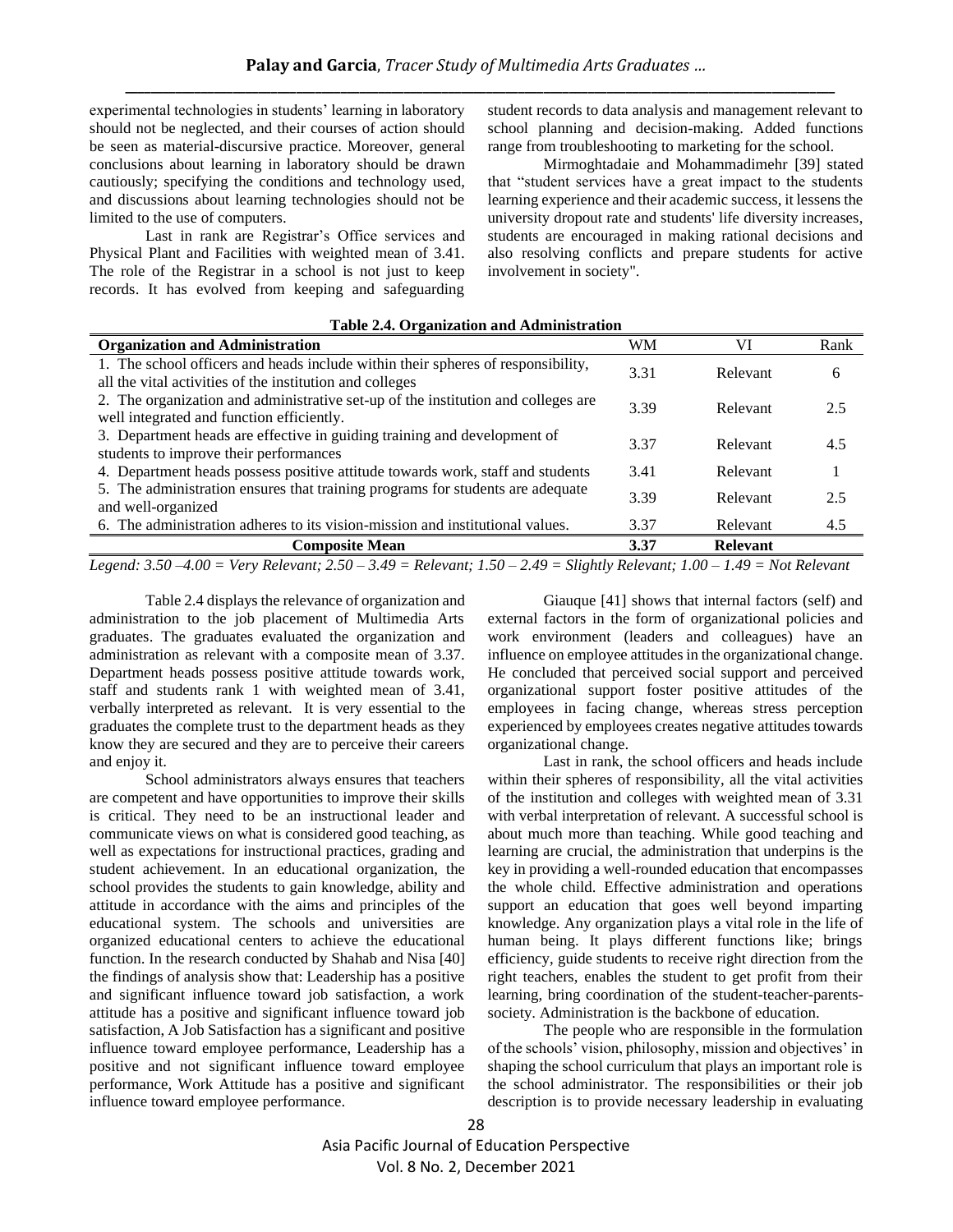teaching personnel and school program; keep records of curriculum and report learning outcomes. It is also their responsibility of running the entire school effectively and oversees the smooth transition of the child from one grade level to another and they should see to it that the curriculum is implemented vertically or horizontally with very minimal overlaps. Instead there should be continuity, relevance, balance, so that overall curriculum will produce a wellrounded person." Indeed the role of the administrators can never be ignored. The principle of command responsibility and institutional leadership rests on the shoulder of the school administrators [42].

| Table 2.5. Community Extension, Linkages & Research                                                                               |                      |                              |      |  |
|-----------------------------------------------------------------------------------------------------------------------------------|----------------------|------------------------------|------|--|
| <b>Community Extension, Linkages and Research</b>                                                                                 | <b>Weighted Mean</b> | <b>Verbal Interpretation</b> | Rank |  |
| 1. Community Extension services of the college                                                                                    | 3.18                 | Relevant                     |      |  |
| 2. Linkages with other institutions and OJT                                                                                       | 3.47                 | Relevant                     |      |  |
| 3. Development of research activities in the college                                                                              | 3.27                 | Relevant                     |      |  |
| <b>Composite Mean</b>                                                                                                             | 3.31                 | <b>Relevant</b>              |      |  |
| Legend: $3.50 - 4.00 = V$ ery Relevant; $2.50 - 3.49 =$ Relevant; $1.50 - 2.49 =$ Slightly Relevant; $1.00 - 1.49 =$ Not Relevant |                      |                              |      |  |

Table 2.5 shows community extension, linkages and research. Linkages with other institutions and OJT with weighted mean of 3.47 interpreted as relevant ranked first. It is followed by Development of research activities in the college with weighted mean of 3.27 interpreted as relevant. Ranked third, Community Extension services of the college with weighted mean of 3.18 interpreted as relevant. Graduates assessed the Community Extension, Linkages and Research with a composite mean of 3.31 interpreted as relevant. It shows that the graduates treasure the Linkages with other institutions and OJT because the students know how important the OJT is to their chosen career but it also shows the students the reality about working.

Development of research activities in the college ranks 2 with weighted mean of 3.27. Research developed students' critical thinking and may look into the results of applying new thoughts through study and testing. According to Padmaja, et.al [43], "the undergraduate research experience is one of several experiences that can impact the future career choices of our undergraduate students. In academia, both the faculty and the students are challenged to embrace engaged learning experiences and evidence-based education through undergraduate research". This has been the transition in higher education over the last 20 years: moving towards creating powerful educational environments that improve learning, rather than adding more courses that merely transfer knowledge.

Rank 3, Community Extension services of the college with weighted mean of 3.18. LPUB has its Integrated Development Program, where the tri- focal functions of a college, namely, instruction, research and extension have to be interwoven harmoniously to make learning more meaningful. CEAS has its sustainable and non-sustainable community extension programs to its adopted community. Sustainable community extension activities such as literacy and reading program, basic drawing and sketching.

Table 3.1 shows competencies learned during college. Obviously, 21 percent consider communication skills to be the most useful skill they learned from college that became very useful to the job. Competent to communicate effectively is one of the most important life skills to learn. Communicating with other people by giving the insights will be a key to success, it comes from experience and experience is a good teacher.

**Table 3.1 Competencies Learned by Multimedia Arts Graduates during College**

| <b>Skills Learned</b>                | <b>Frequency</b> |    |
|--------------------------------------|------------------|----|
| <b>Communication Skills</b>          | 23               | 21 |
| <b>Human Relation Skills</b>         | 13               | 12 |
| <b>Entrepreneurial Skills</b>        |                  | 6  |
| <b>Information Technology Skills</b> | 17               | 15 |
| Problem-solving Skills               | 17               | 15 |
| Critical Thinking Skills             | 20               | 18 |
| Other Skills                         | 14               | 13 |

In the study conducted by Albina and Sumagaysay [23] indicates that communication skills are considered by majority of the respondents as the foremost competency they learned in college that they find useful in their job. This finding is parallel to the claim of Martin [44] "that communicative competence can greatly help new graduates to develop their potential, both socially and occupationally". His study further suggests that "the importance of communicative competences should be included in the new educational context to enhance the employability and productive force of future graduates"

Entrepreneurial skills got the lowest with 6 percent. Entrepreneurship is turning ideas to action. It includes creativity, innovation and risk-taking, as well as the ability to plan and manage projects. It is vital to promote innovation, competitiveness and economic growth.

In contrary to the result, of the study of Celis et. al. [45] got the highest percentage In Entrepreneurial skills with 91.03 percent. The HRM program injected Entrepreneurship course to its curriculum to give students a strong foundation in Hospitality and Tourism skills as well as in entrepreneurship and management. Entrepreneurship contributes a significant portion of job creation both nationally and locally. Managing or starting a business requires a unique combination of skills in management,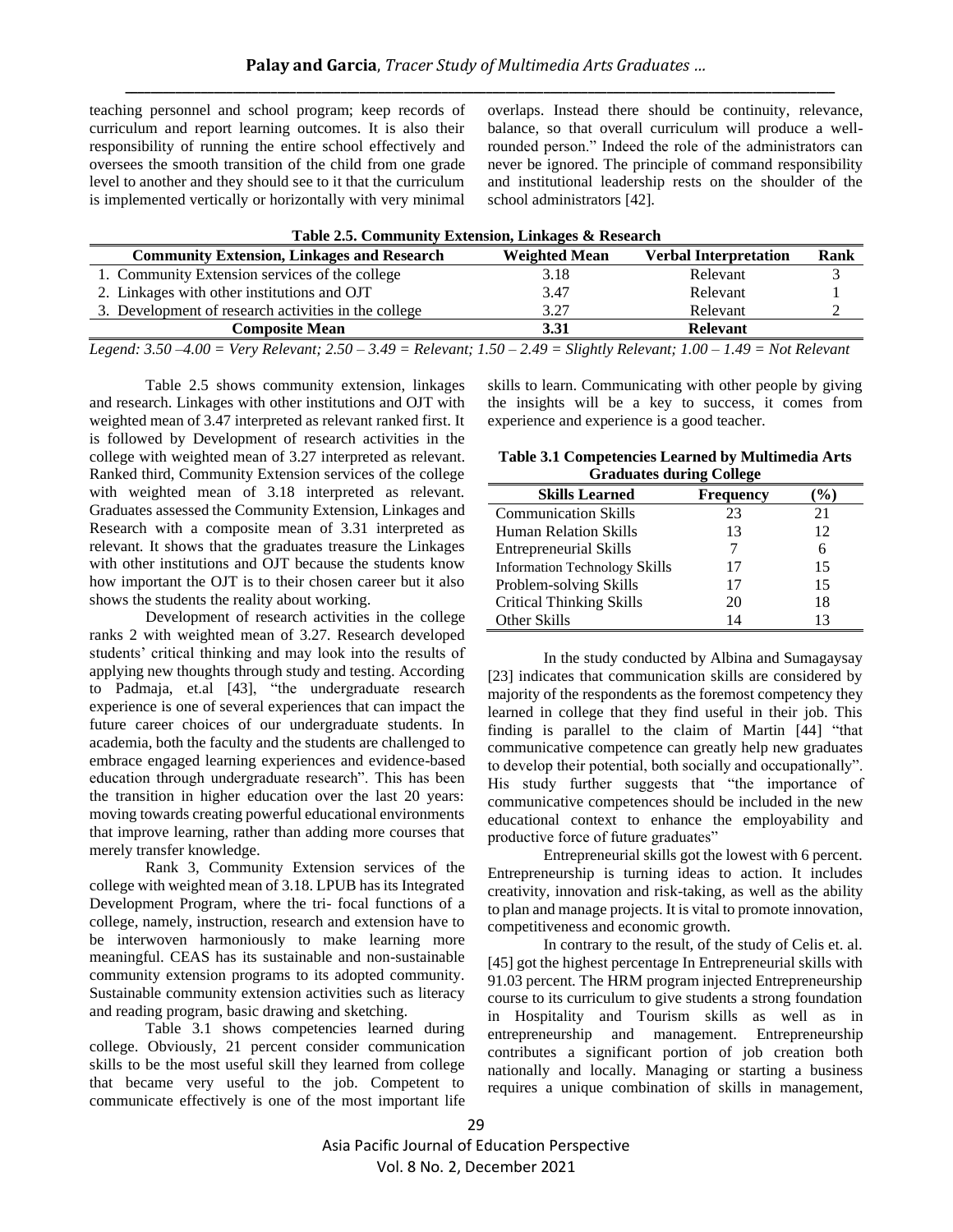finance, marketing, technology, and communication. The skills learned in this degree, together with work experience, are intended to qualify graduates to enter management in an existing hospitality business or start a new venture.

Table 3.2 reflects work-related values gained with weighted mean 4.54 and verbally interpreted as very much. Punctuality ranked 1 with weighted mean 4.73 and verbally interpreted as very much.

**Table 3.2. Work Related Values Gained**

| <b>Work-related Values</b>    | WM   | Interpretation   | Rank |
|-------------------------------|------|------------------|------|
| 1. Love for God               | 4.45 | Much             | 12.5 |
| 2. Honesty & love for truth   | 4.57 | Very Much        | 7.5  |
| 3. Punctuality                | 4.73 | Very Much        | 1    |
| 4. Obedience to superior      | 4.49 | Much             | 11   |
| 5. Perseverance/hard work     | 4.59 | Very Much        | 5    |
| 6. Creativity/innovativeness  | 4.55 | Very Much        | 9.5  |
| 7. Courage                    | 4.43 | Much             | 14.5 |
| 8. Professional Integrity     | 4.69 | Very Much        | 2    |
| 9. Love for co-workers/others | 4.45 | Much             | 12.5 |
| 10. Unity                     | 4.57 | Very Much        | 7.5  |
| 11. Fairness and Justice      | 4.59 | Very Much        | 5    |
| 12. Leadership                | 4.43 | Much             | 14.5 |
| 13. Efficiency                | 4.61 | Very Much        | 3    |
| 14. Supportiveness            | 4.55 | Very Much        | 9.5  |
| 15. Perseverance              | 4.59 | Very Much        | 5    |
| 16. Nationalism               | 4.31 | Much             | 16   |
| <b>Composite Mean</b>         | 4.54 | <b>Very Much</b> |      |

*Legend: 4.50 – 5.00 = Very Much; 3.50 – 4.49 = Much; 2.50 – 3.49 = little; 1.50 – 2.49 = Very little; 1.00 – 1.49 = Not at All*

Punctuality in the workplace is a sign of professionalism and helps the employee establish a good reputation. The morale in the workplace is higher when everyone is punctual. When someone is chronically late, the flow of work is naturally interrupted as other team members adjust to cover for the delay. Knowing that their replacement is always late during the change of shift, employees might become bothered and impatient. Tension and resentment rise within teams when someone is chronically late causing other team members feel a lack of respect.

Professional Integrity rank 2 with weighted mean of 4.69 and verbally interpreted as very much. Professional integrity in the workplace has a great impact on the productivity, action and reputation. The most important trait of professionalism is to have integrity. A person with integrity can easily have a good relationship with his coworkers. It is the practice of keeping up appropriate ethical behavior and tradition of showing strong adherence to moral and ethical principles and values such as honesty, honor, dependability and trustworthiness Anderson [46] claim that efficiency in the workplace means when employees carry out the correct work in the right way, with the least waste of time and effort. In essence, improving workplace efficiency is about helping employees work smarter, not harder. Efficiency at the workplace is of utmost importance. It is the key to achieve goals and results and it is the best way to get their projects and tasks done. When they are efficient, they

learn how to prioritize tasks and how to entrust those that can be done by somebody else under our supervision.

The last in rank is Nationalism with weighted mean of 4.31 and interpreted as much. The aim of nationalism is to develop a sense of belonging for the people in the country towards their nation. Nationalism unites people across different languages, gender, religion, cultures, or ethnicity.

## **CONCLUSIONS AND RECOMMENDATION**

The Multimedia Arts graduates from 2016-2019 are highly employable with 88 percent employment rating, with regular status and presently working as professionals in the Philippine related to their college degrees who found their first job as recommended by someone, stayed on their first job for 1 to 6 months and the most reason of changing their job is salaries and benefits. Communication skill is considered the foremost competency learned in college that found very useful to their job placement along with punctuality, professional integrity, and efficiency; Languages is the most relevant general education subject and digital graphics for professional subject; Teachers communication skills is considered as the most relevant school related factors as well as the Guidance and Testing Center and positive attitude of the department heads towards work, staff and students and linkages with other institutions and OJT. Among the skills and competencies found useful to their job placement is Communication skills. The work related values that contributed much to their employment are punctuality, professional integrity and efficiency. There is a high level of school related factors that contribute to present employment and relevant to the job placement of Multimedia Arts graduates like the curriculum and acquired necessary skills and technical knowledge.

To further enhance the marketability of Multimedia programs and the employability of the graduates they produce, academic leaders, alumni, and industry representatives may periodically review the curriculum, is imperative to ensure that graduates are equipped with the necessary knowledge and skills to make them highly employable in the industry. Internship office may provide highly relevant OJT for the students with a rich opportunity to meaningfully experience and analyze the skills required in the world of work. The CEAS Department may monitor methods employed in classroom activities and other venues may be geared towards developing well-rounded personalities of students, related with academic quality standards. The teachers may incorporate nationalism on the output of the students. LPU-Batangas may strengthen the internship program by tie-ups to some of the well-known media industries in order to train the students well and give them the real vantage of working in the industry or field. Graduates may have constant communication with their batch mates and for them to have updates through knowing their employment status. Future researchers may explore on other factors that affect the employment and productivity of Multimedia Arts as well as problems in terms of personal,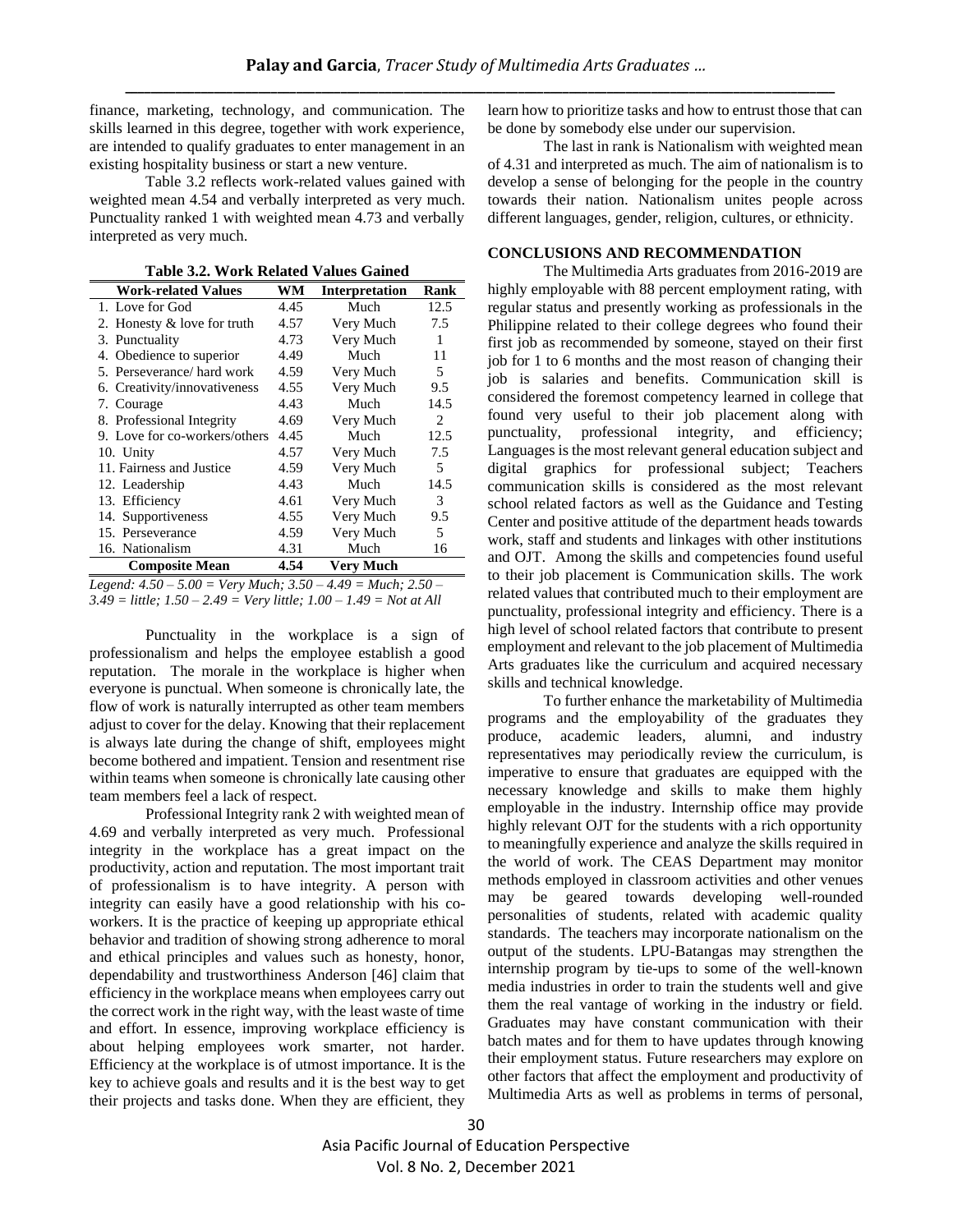family, health, and environment, social, spiritual and emotional aspects.

#### **REFERENCES**

- [1] Commission on Higher Education (CHED). (2013). CHED Memorandum Order No. 09 Series of 2013: Enhanced policies and guidelines on student affairs and services. Quezon City: CHED.<https://ched.gov.ph/>
- [2] Philippines Statistics Authority (7 2019) Employment rate in January 2019 is estimated at 94.8 percent R [https://psa.gov.ph/content/employment-rate-january-](https://psa.gov.ph/content/employment-rate-january-2019-estimated-948-)[2019-estimated-948-p](https://psa.gov.ph/content/employment-rate-january-2019-estimated-948-)ercent
- [3] European Training Foundation (2016). Tracer Studies, Evaluating the Impact of the Training Programmes. <https://www.etf.europa.eu/sites/default/files/m/CEDE612>
- [4] Gines, A. C. (2014). Tracer study of PNU graduates. *American International Journal of Contemporary Research*, *4*(3), 81-98.
- [5] Badiru,E. O. & Wahome, M. (2016). Conducting Graduate Tracer Studies for Quality Assurance in East African Universities: A Focus on Graduate Students Voices on Quality Culture. *Journal of Education and Practice,* http://ir.mu.ac.ke:8080/jspui/handle/123456789/416
- [6] Nivera, G. C., Toledo, Z. M. G. U., Sualibio, M. F. M., Boral, Z. P., & Asuncion, Q. O. (2013). A tracer study of the PNU graduates of the BSMT and BSE math programs from 1985- 2010. *The Normal Lights*, *7*(2), 79-96.
- [7] Schomburg, H. & Ulrich, T. (2011). Employability and Mobility of Bachelor Graduates in Europe: Key Results of the Bologna Process. Netherlands: Sense Publishers.
- [8] Sibuyi, A.. (2016, October 4). Importance of Education. [https://www.news24.com/MyNews24/importance-of-education-](https://www.news24.com/MyNews24/importance-of-education-20161004)[20161004](https://www.news24.com/MyNews24/importance-of-education-20161004)
- [9] McCombes, Shona. (September 3, 2020). Descriptive researc[h.https://www.scribbr.com/methodology/descri](https://www.scribbr.com/methodology/descriptive-research/) [ptive-research/.](https://www.scribbr.com/methodology/descriptive-research/)
- [10] Ali, M. S., & Jalal, H. (2018). Higher Education as a Predictor of Employment: The World of Work Perspective. *Bulletin of Education and Research*, *40*(2), 79-90.
- [11] Rocaberte, TG (2016). The university of pangasinan graduate tracer study. [https://www.scribd.com/doc/28709371/TheUniversity](https://www.scribd.com/doc/28709371/TheUniversity-of-Pangasinan-Graduate-Tracer-Study) [-of-Pangasinan-Graduate-Tracer-Study](https://www.scribd.com/doc/28709371/TheUniversity-of-Pangasinan-Graduate-Tracer-Study)
- [12] Verona, LJ (2011). A tracer study of the employment status of PUPQC AY 2014- 2005. [https://www.scribd.com/doc/50720521/A-Tracer-](https://www.scribd.com/doc/50720521/A-Tracer-Study-of-the-EmploymentStatus-of-PUPQC-AY-2004-2005)[Study-of-the-EmploymentStatus-of-PUPQC-AY-](https://www.scribd.com/doc/50720521/A-Tracer-Study-of-the-EmploymentStatus-of-PUPQC-AY-2004-2005)[2004-2005](https://www.scribd.com/doc/50720521/A-Tracer-Study-of-the-EmploymentStatus-of-PUPQC-AY-2004-2005)
- [13] Pan, Y. J., & Lee, L. S. (2011). Academic performance and perceived employability of graduate students in business and management–an analysis of nationwide graduate destination survey. *Procedia-Social and Behavioral Sciences*, *25*, 91-103. 10.1016/j.sbspro.2011.10.531
- [14] Billo, M., Albina, A., Constancio, M., Dinapo, W., Inao, M., & Tapang, J. (2017). Employability tracer

study of BS Computer science, BS Information technology, and associate in computer science graduates of the college of Arts and Sciences from the year 2014 to 2016. *CSIT Journal*, *5*, 90-102.

- [15] Woya, A. A. (2019). Employability among statistics graduates: Graduates' attributes, competence, and quality of education. *Education Research International*, *2019*.
- [16] Ramirez, T. L., Cruz, L. T., & Alcantara, N. V. (2014). Tracer study of RTU graduates: an analysis. *Researchers World*, *5*(1), 66.
- [17] Cervantes, M. L. D., Centeno, A., & Dayao, E. (2019). A tracer study on the employability of CBEA graduates (2010–2015) of La Consolacion University Philippines. *International Journal of Business and Commerce*, *7*(3), 16-36.
- [18] Cassar, E. (2016). Graduate Tracer Study, *National Commission for Further and Higher Education* [https://mfhea.mt/wp-content/uploads/2021/09/Graduate-](https://mfhea.mt/wp-content/uploads/2021/09/Graduate-Tracer-Study.pdf)[Tracer-Study.pdf](https://mfhea.mt/wp-content/uploads/2021/09/Graduate-Tracer-Study.pdf)
- [19] Alvarez, M. (2020). Employment trend of graduates of bachelor of science in business administration major in marketing of the college of business, accountancy and public administration, Isabela State University. *Journal of Critical Reviews*, *7*(11), 313-317.
- [20] Vicente, C. P., Reyes, M. P. V., & Del Poso, A. B. (2017). A tracer study of the employment status of Baliuag University College of Information Technology Education Graduates (2002-2003 TO 2006- 2007). *Harvest*, *13*(1), 1-1.
- [21] Funk, R. A. (2016). New Survey Results: Recent Grads Leave First Jobs Quickly. [https://www.prweb.com/releases](https://www.prweb.com/releases%20/2016/02/prweb13204337.htm)  [/2016/02/prweb13204337.htm](https://www.prweb.com/releases%20/2016/02/prweb13204337.htm)
- [22] Cuadra, L. J., Aure, M. R. K. L., & Gonzaga, G. L. (2019). The use of tracer study in improving undergraduate programs in the university. *Asia Pacific Higher Education Research Journal (APHERJ)*, *6*(1).
- [23] Albina, A. C., & Sumagaysay, L. P. (2020). Employability tracer study of Information Technology Education graduates from a state university in the Philippines. *Social Sciences & Humanities Open*, *2*(1), 100055.
- [24] Ahmad, K., Zainal, N. F. A., Idris, S., & Rahmat, M. (2012). Relationship between employability and program outcomes achievement. *Procedia-Social and Behavioral Sciences*, *59*, 254-263. 10.1016/j.sbspro.2012.09.273
- [25] Del Rosario, P. Y. (2019). Tracer study of graduates of the college of industrial Technology. *International Journal of Academic Research in Psychology*, 3 (5) 23- 31
- [26] Zahra, Maria Bartolo. (April 25, 2019). The Importance of Knowledge, Skills and Abilities Retrieved from [https://surgeadvisory.com/development/the](ttps://surgeadvisory.com/development/the-importance-of-k)[importance-of-kn](ttps://surgeadvisory.com/development/the-importance-of-k)owledge-skills-and-abilities/
- [27] Young, P. K. (August 17, 2016). Salary Is Important, But Here Are 5 Other Things You Shouldn't Ignore As